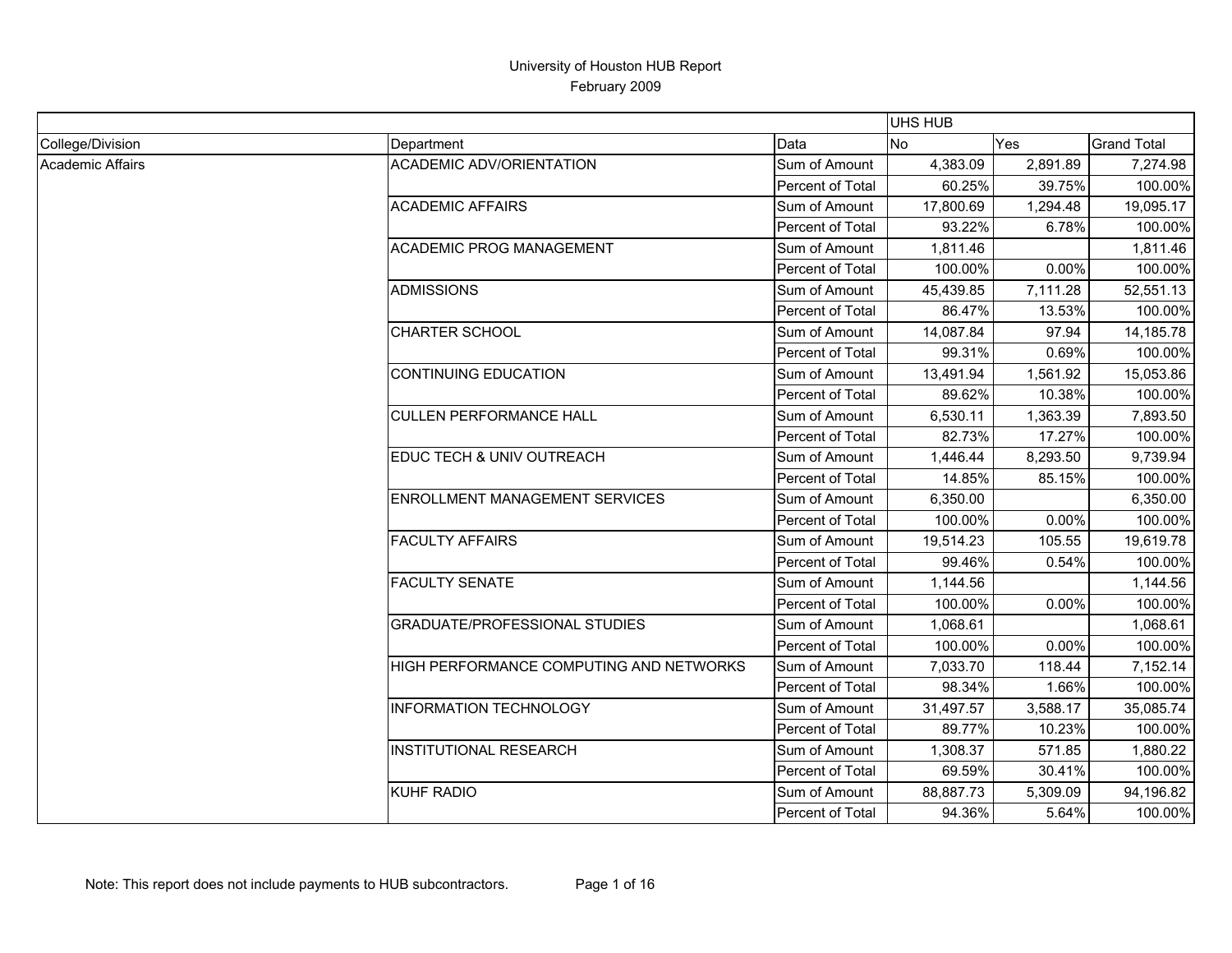|                                   |                                     |                  | <b>UHS HUB</b> |            |                    |
|-----------------------------------|-------------------------------------|------------------|----------------|------------|--------------------|
| College/Division                  | Department                          | Data             | No             | Yes        | <b>Grand Total</b> |
| <b>Academic Affairs</b>           | <b>KUHT TV</b>                      | Sum of Amount    | 106,023.97     | 5,452.54   | 111,476.51         |
|                                   |                                     | Percent of Total | 95.11%         | 4.89%      | 100.00%            |
|                                   | MANAGEMENT INFORMATION SYSTEMS      | Sum of Amount    | 253,121.15     | 218,622.25 | 471,743.40         |
|                                   |                                     | Percent of Total | 53.66%         | 46.34%     | 100.00%            |
|                                   | REGISTRATION AND ACADEMIC RECO      | Sum of Amount    | 9,706.67       | 2,145.29   | 11,851.96          |
|                                   |                                     | Percent of Total | 81.90%         | 18.10%     | 100.00%            |
|                                   | <b>SCHOLARS COMMUNITY</b>           | Sum of Amount    | 832.36         |            | 832.36             |
|                                   |                                     | Percent of Total | 100.00%        | 0.00%      | 100.00%            |
|                                   | SCHOLARSHIPS (SPECIAL)              | Sum of Amount    | 75.10          |            | 75.10              |
|                                   |                                     | Percent of Total | 100.00%        | 0.00%      | 100.00%            |
|                                   | SCHOLARSHIPS AND FINANCIAL AID      | Sum of Amount    | 28,283.02      | 110.00     | 28,393.02          |
|                                   |                                     | Percent of Total | 99.61%         | 0.39%      | 100.00%            |
|                                   | SECURITY AND DISASTER RECOVERY      | Sum of Amount    | 133.56         | 229.81     | 363.37             |
|                                   |                                     | Percent of Total | 36.76%         | 63.24%     | 100.00%            |
|                                   | TECHNOLOGY SUPPORT SERVICES         | Sum of Amount    | 49,485.32      | 38,579.55  | 88,064.87          |
|                                   |                                     | Percent of Total | 56.19%         | 43.81%     | 100.00%            |
|                                   | UH WELCOME CENTER                   | Sum of Amount    | 39,656.07      | 774.31     | 40,430.38          |
|                                   |                                     | Percent of Total | 98.08%         | 1.92%      | 100.00%            |
|                                   | UNDERGRADUATE STUDIES               | Sum of Amount    | 892.32         |            | 892.32             |
|                                   |                                     | Percent of Total | 100.00%        | 0.00%      | 100.00%            |
| Academic Affairs Sum of Amount    |                                     |                  | 750,005.73     | 298,221.25 | 1,048,226.98       |
| Academic Affairs Percent of Total |                                     |                  | 71.55%         | 28.45%     | 100.00%            |
| <b>Administration and Finance</b> | <b>ADMINISTRATION &amp; FINANCE</b> | Sum of Amount    | 10,345.27      | 66.20      | 10,411.47          |
|                                   |                                     | Percent of Total | 99.36%         | 0.64%      | 100.00%            |
|                                   | <b>AUXILIARY SERVICES</b>           | Sum of Amount    | 7,232.26       |            | 7,232.26           |
|                                   |                                     | Percent of Total | 100.00%        | 0.00%      | 100.00%            |
|                                   | AVCIAVP-ADMINISTRATION              | Sum of Amount    | 2,217.63       | 3,237.39   | 5,455.02           |
|                                   |                                     | Percent of Total | 40.65%         | 59.35%     | 100.00%            |
|                                   | <b>BUDGET</b>                       | Sum of Amount    | 25.33          | 360.55     | 385.88             |
|                                   |                                     | Percent of Total | 6.56%          | 93.44%     | 100.00%            |
|                                   | <b>BUSINESS SERVICES</b>            | Sum of Amount    | 1,694.80       |            | 1,694.80           |
|                                   |                                     | Percent of Total | 100.00%        | 0.00%      | 100.00%            |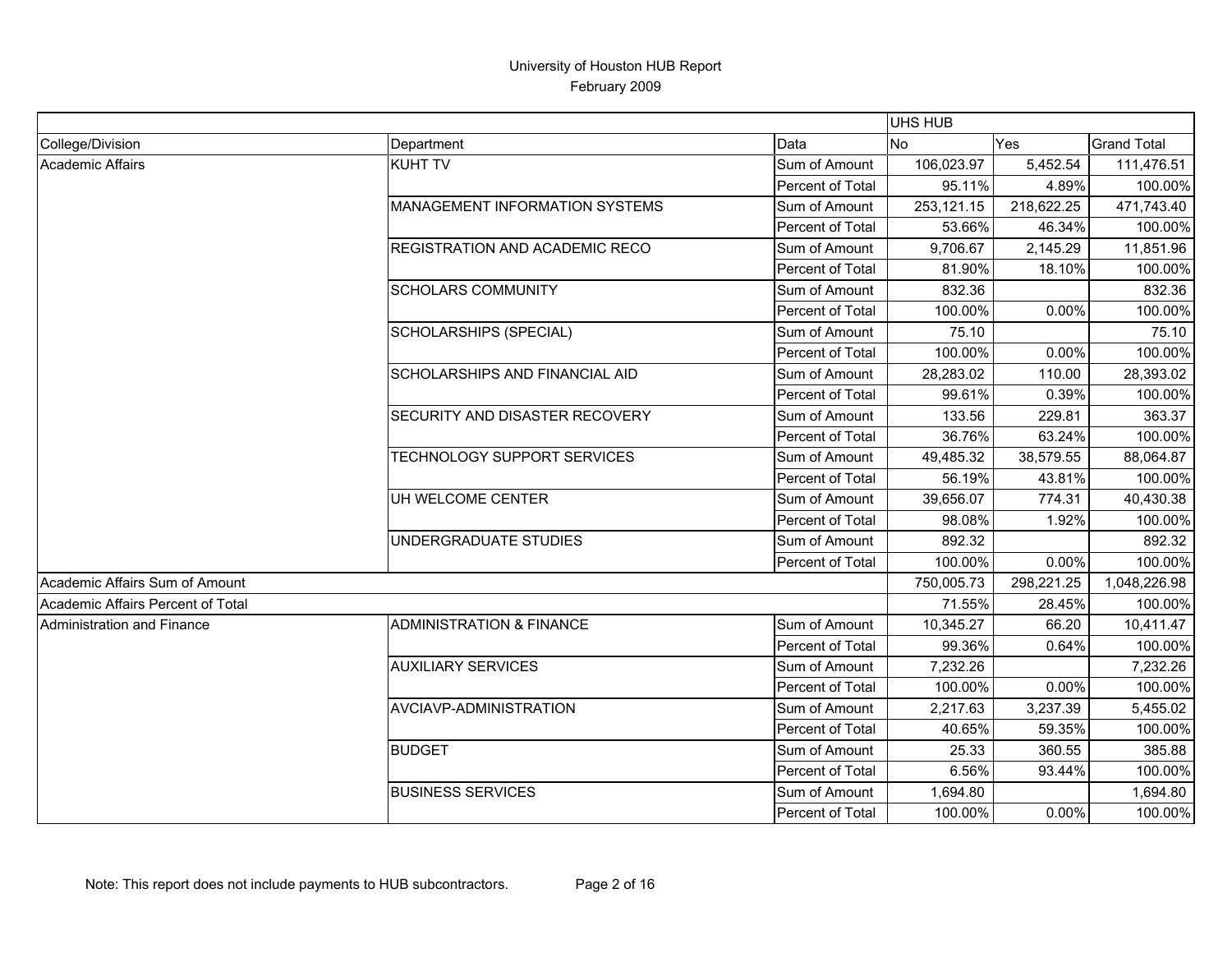|                            |                                       |                  | <b>UHS HUB</b> |            |                    |
|----------------------------|---------------------------------------|------------------|----------------|------------|--------------------|
| College/Division           | Department                            | Data             | <b>No</b>      | <b>Yes</b> | <b>Grand Total</b> |
| Administration and Finance | <b>ENVIRONMENTAL HEALTH RISK MGMT</b> | Sum of Amount    | 8,265.89       | 1,241.03   | 9,506.92           |
|                            |                                       | Percent of Total | 86.95%         | 13.05%     | 100.00%            |
|                            | <b>FACILITIES &amp; PLANNING</b>      | Sum of Amount    | 8,985,845.79   | 712,725.50 | 9,698,571.29       |
|                            |                                       | Percent of Total | 92.65%         | 7.35%      | 100.00%            |
|                            | <b>FINANCE</b>                        | Sum of Amount    | 24,259.08      | 39,392.42  | 63,651.50          |
|                            |                                       | Percent of Total | 38.11%         | 61.89%     | 100.00%            |
|                            | <b>FINANCE &amp; OPERATIONS</b>       | Sum of Amount    | 101.02         | 249.99     | 351.01             |
|                            |                                       | Percent of Total | 28.78%         | 71.22%     | 100.00%            |
|                            | <b>FINANCIAL REPORTING</b>            | Sum of Amount    | 290.72         | 619.49     | 910.21             |
|                            |                                       | Percent of Total | 31.94%         | 68.06%     | 100.00%            |
|                            | <b>HUMAN RESOURCES</b>                | Sum of Amount    | 2,454.74       | 458.05     | 2,912.79           |
|                            |                                       | Percent of Total | 84.27%         | 15.73%     | 100.00%            |
|                            | INST - ADMINISTRATION & FINANCE       | Sum of Amount    | 35,891.58      |            | 35,891.58          |
|                            |                                       | Percent of Total | 100.00%        | 0.00%      | 100.00%            |
|                            | <b>INST - BUSINESS SERVICES</b>       | Sum of Amount    | 298,551.02     | 34,201.25  | 332,752.27         |
|                            |                                       | Percent of Total | 89.72%         | 10.28%     | 100.00%            |
|                            | <b>INST - FINANCE</b>                 | Sum of Amount    | 607.50         |            | 607.50             |
|                            |                                       | Percent of Total | 100.00%        | 0.00%      | 100.00%            |
|                            | ONE CARD PROGRAM                      | Sum of Amount    | 5,765.57       | 643.92     | 6,409.49           |
|                            |                                       | Percent of Total | 89.95%         | 10.05%     | 100.00%            |
|                            | PARKING & TRANSPORTATION              | Sum of Amount    | 189,045.76     | 1,453.66   | 190,499.42         |
|                            |                                       | Percent of Total | 99.24%         | 0.76%      | 100.00%            |
|                            | PHY PLANT-ADMINISTRATION              | Sum of Amount    | 101,887.27     | 72,230.55  | 174,117.82         |
|                            |                                       | Percent of Total | 58.52%         | 41.48%     | 100.00%            |
|                            | PHY PLANT-AUTOMOTIVE                  | Sum of Amount    | 11,427.99      | 10,547.59  | 21,975.58          |
|                            |                                       | Percent of Total | 52.00%         | 48.00%     | 100.00%            |
|                            | PHY PLANT-BLDG MAINT                  | Sum of Amount    | 26,134.19      | 5,883.47   | 32,017.66          |
|                            |                                       | Percent of Total | 81.62%         | 18.38%     | 100.00%            |
|                            | PHY PLANT-CUSTODIAL SVCS              | Sum of Amount    | 2,687.22       | (16.02)    | 2,671.20           |
|                            |                                       | Percent of Total | 100.60%        | $-0.60%$   | 100.00%            |
|                            | PHY PLANT-GROUNDS MAINT               | Sum of Amount    | 9,503.95       |            | 9,503.95           |
|                            |                                       | Percent of Total | 100.00%        | 0.00%      | 100.00%            |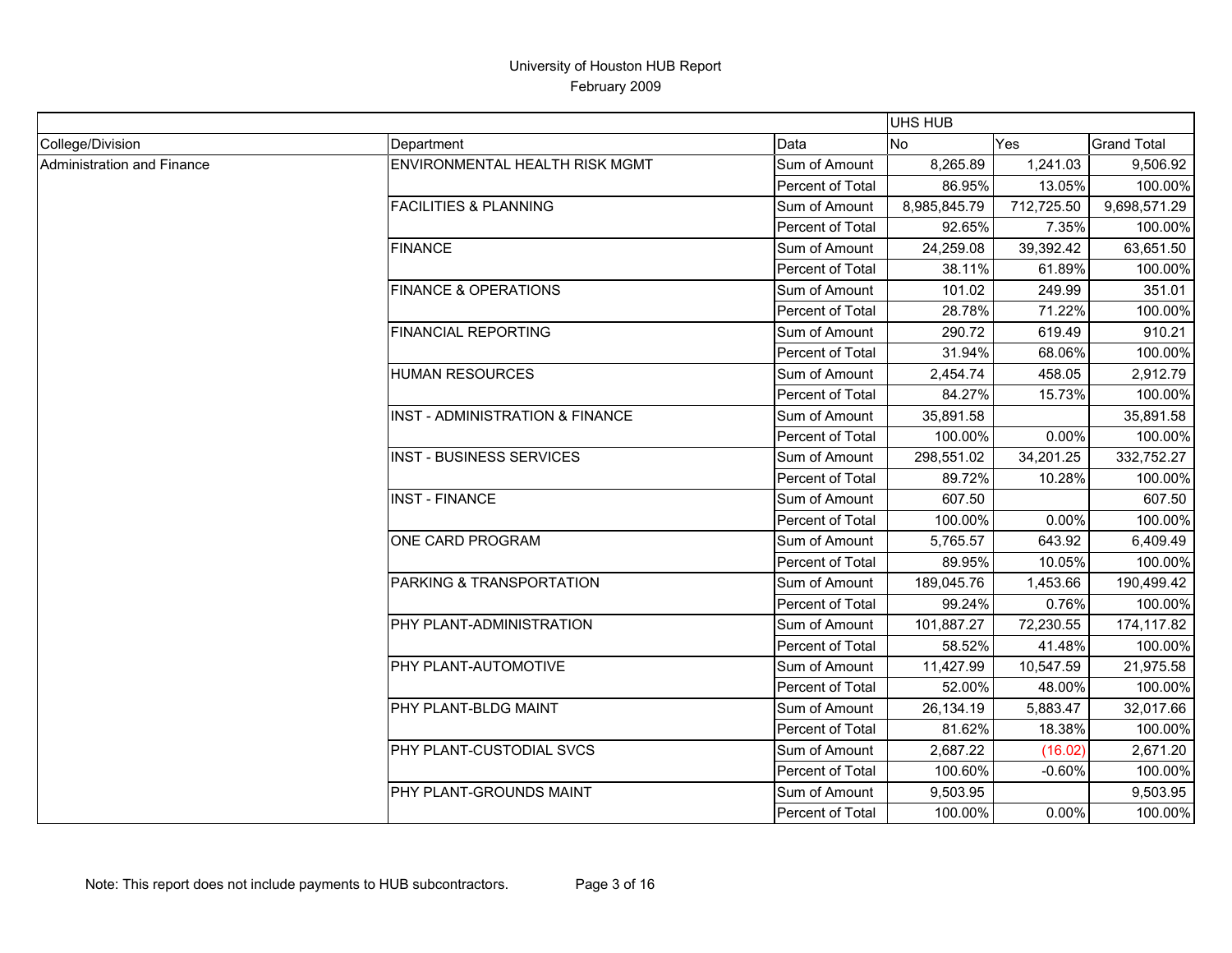|                                             |                                      |                  | <b>UHS HUB</b> |               |                    |
|---------------------------------------------|--------------------------------------|------------------|----------------|---------------|--------------------|
| College/Division                            | Department                           | Data             | No             | Yes           | <b>Grand Total</b> |
| Administration and Finance                  | PHY PLANT-SOLID WASTE                | Sum of Amount    | 1,893.11       |               | 1,893.11           |
|                                             |                                      | Percent of Total | 100.00%        | 0.00%         | 100.00%            |
|                                             | PHY PLANT-UTILITIES                  | Sum of Amount    | 60,214.10      | 9,041.96      | 69,256.06          |
|                                             |                                      | Percent of Total | 86.94%         | 13.06%        | 100.00%            |
|                                             | POLICE                               | Sum of Amount    | 31,077.66      | 3,169.18      | 34,246.84          |
|                                             |                                      | Percent of Total | 90.75%         | 9.25%         | 100.00%            |
|                                             | <b>POSTAL SERVICES</b>               | Sum of Amount    | 5,615.72       |               | 5,615.72           |
|                                             |                                      | Percent of Total | 100.00%        | 0.00%         | 100.00%            |
|                                             | <b>PRINTING</b>                      | Sum of Amount    | 12,118.59      | 3,164.75      | 15,283.34          |
|                                             |                                      | Percent of Total | 79.29%         | 20.71%        | 100.00%            |
|                                             | PURCHASED UTILITIES                  | Sum of Amount    | 15,996.00      |               | 15,996.00          |
|                                             |                                      | Percent of Total | 100.00%        | 0.00%         | 100.00%            |
|                                             | <b>STUDENT FINANCIAL SERVICES</b>    | Sum of Amount    | 15,656.28      | 623.58        | 16,279.86          |
|                                             |                                      | Percent of Total | 96.17%         | 3.83%         | 100.00%            |
| Administration and Finance Sum of Amount    |                                      | 9,866,806.04     | 899,294.51     | 10,766,100.55 |                    |
| Administration and Finance Percent of Total |                                      |                  | 91.65%         | 8.35%         | 100.00%            |
| Architecture                                | <b>DEAN, ARCHITECTURE</b>            | Sum of Amount    | 54,712.75      | 6,032.61      | 60,745.36          |
|                                             |                                      | Percent of Total | 90.07%         | 9.93%         | 100.00%            |
| Architecture Sum of Amount                  |                                      |                  | 54,712.75      | 6,032.61      | 60,745.36          |
| Architecture Percent of Total               |                                      |                  | 90.07%         | 9.93%         | 100.00%            |
| <b>Athletics</b>                            | INST - INTERCOLLEGIATE ATHLETICS     | Sum of Amount    | 120,159.13     |               | 120,159.13         |
|                                             |                                      | Percent of Total | 100.00%        | 0.00%         | 100.00%            |
|                                             | <b>INTERCOLLEGIATE ATHLETICS</b>     | Sum of Amount    | 382,232.62     | 112,295.90    | 494,528.52         |
|                                             |                                      | Percent of Total | 77.29%         | 22.71%        | 100.00%            |
| Athletics Sum of Amount                     |                                      |                  | 502,391.75     | 112,295.90    | 614,687.65         |
| <b>Athletics Percent of Total</b>           |                                      |                  | 81.73%         | 18.27%        | 100.00%            |
| <b>Business Administration</b>              | ACCOUNTANCY AND TAXATION             | Sum of Amount    | 271.56         | 2,671.71      | 2,943.27           |
|                                             |                                      | Percent of Total | 9.23%          | 90.77%        | 100.00%            |
|                                             | <b>BAUER CAREER SERVICES CTR</b>     | Sum of Amount    | 15,296.52      | 588.05        | 15,884.57          |
|                                             |                                      | Percent of Total | 96.30%         | 3.70%         | 100.00%            |
|                                             | <b>BAUER CLASS GLOBALIZATION CRS</b> | Sum of Amount    | 341.15         |               | 341.15             |
|                                             |                                      | Percent of Total | 100.00%        | 0.00%         | 100.00%            |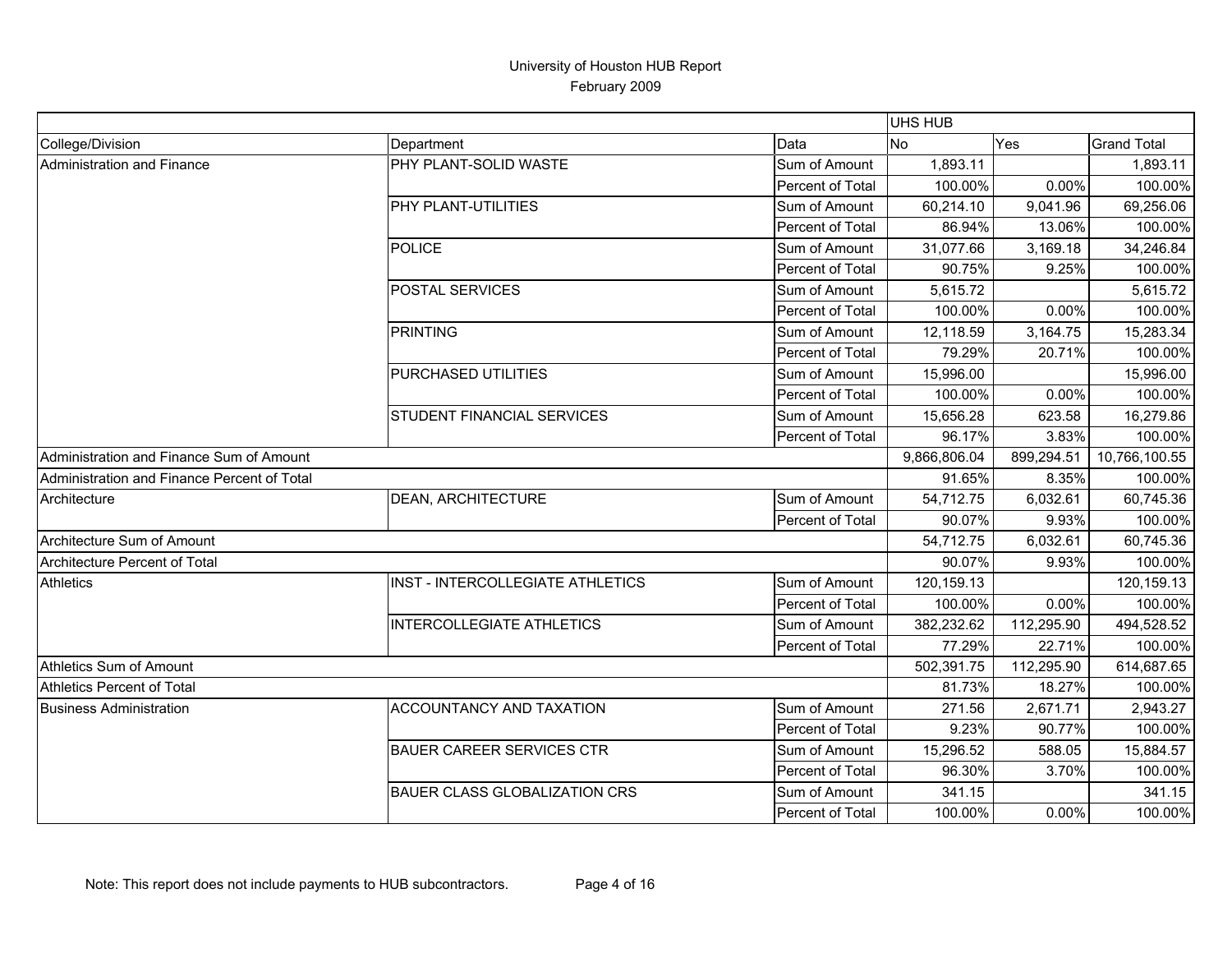|                                          |                                       |                  | <b>UHS HUB</b> |             |                    |
|------------------------------------------|---------------------------------------|------------------|----------------|-------------|--------------------|
| College/Division                         | Department                            | Data             | No             | Yes         | <b>Grand Total</b> |
| <b>Business Administration</b>           | <b>BAUER COMMUNICATIONS</b>           | Sum of Amount    | 7,638.97       | 303.40      | 7,942.37           |
|                                          |                                       | Percent of Total | 96.18%         | 3.82%       | 100.00%            |
|                                          | CTR FOR ENTREPRENEURSHIP & INN        | Sum of Amount    | 4,414.83       |             | 4,414.83           |
|                                          |                                       | Percent of Total | 100.00%        | 0.00%       | 100.00%            |
|                                          | DEAN, BUSINESS ADMINISTRATION         | Sum of Amount    | 136,068.01     | 11,747.39   | 147,815.40         |
|                                          |                                       | Percent of Total | 92.05%         | 7.95%       | 100.00%            |
|                                          | <b>DECISION AND INFORMATION SCIEN</b> | Sum of Amount    | 1,257.14       | (1, 136.12) | 121.02             |
|                                          |                                       | Percent of Total | 1038.79%       | -938.79%    | 100.00%            |
|                                          | <b>EXECUTIVE DEGREE PROGRAMS</b>      | Sum of Amount    | 17,005.36      | 4,809.07    | 21,814.43          |
|                                          |                                       | Percent of Total | 77.95%         | 22.05%      | 100.00%            |
|                                          | <b>FINANCE-BUS ADMIN</b>              | Sum of Amount    | 11,481.01      | 3,574.36    | 15,055.37          |
|                                          |                                       | Percent of Total | 76.26%         | 23.74%      | 100.00%            |
|                                          | <b>MANAGEMENT</b>                     | Sum of Amount    | 2,195.62       | 1,022.80    | 3,218.42           |
|                                          |                                       | Percent of Total | 68.22%         | 31.78%      | 100.00%            |
|                                          | <b>MARKETING-BUS ADMIN</b>            | Sum of Amount    | 1,898.94       | 3,415.84    | 5,314.78           |
|                                          |                                       | Percent of Total | 35.73%         | 64.27%      | 100.00%            |
|                                          | <b>MBA STUDENT SERVICES CENTER</b>    | Sum of Amount    | 1,419.91       | 724.02      | 2,143.93           |
|                                          |                                       | Percent of Total | 66.23%         | 33.77%      | 100.00%            |
|                                          | RESEARCH AND INSTR COMPUTING S        | Sum of Amount    | 7,023.78       |             | 7,023.78           |
|                                          |                                       | Percent of Total | 100.00%        | 0.00%       | 100.00%            |
|                                          | <b>SALES EXCELLENCE INSTITUTE</b>     | Sum of Amount    | 2,044.20       |             | 2,044.20           |
|                                          |                                       | Percent of Total | 100.00%        | 0.00%       | 100.00%            |
|                                          | SMALL BUSINESS DEV CENTER             | Sum of Amount    | 12,040.61      | 34,525.56   | 46,566.17          |
|                                          |                                       | Percent of Total | 25.86%         | 74.14%      | 100.00%            |
|                                          | UNDERGRAD BUSINESS PROG               | Sum of Amount    | 2,398.42       | 2,457.56    | 4,855.98           |
|                                          |                                       | Percent of Total | 49.39%         | 50.61%      | 100.00%            |
| Business Administration Sum of Amount    |                                       |                  | 222,796.03     | 64,703.64   | 287,499.67         |
| Business Administration Percent of Total |                                       |                  | 77.49%         | 22.51%      | 100.00%            |
| Chancellor/President                     | <b>AFFIRMATIVE ACTION</b>             | Sum of Amount    | 549.99         | 460.00      | 1,009.99           |
|                                          |                                       | Percent of Total | 54.45%         | 45.55%      | 100.00%            |
|                                          | <b>PRESIDENT</b>                      | Sum of Amount    | 3,652.62       | 1,229.63    | 4,882.25           |
|                                          |                                       | Percent of Total | 74.81%         | 25.19%      | 100.00%            |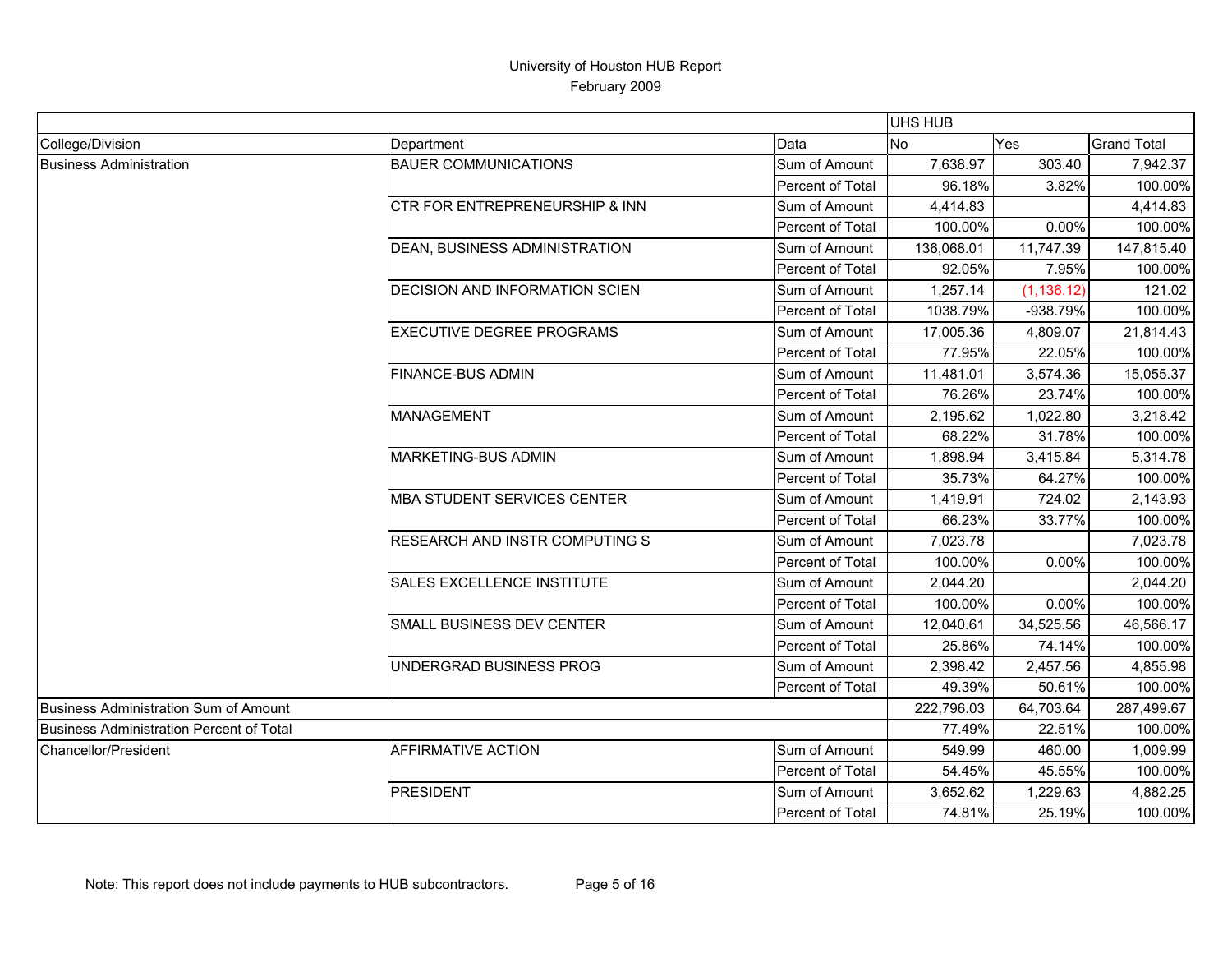|                                       |                                           |                  | <b>UHS HUB</b> |           |                    |
|---------------------------------------|-------------------------------------------|------------------|----------------|-----------|--------------------|
| College/Division                      | Department                                | Data             | No             | Yes       | <b>Grand Total</b> |
| Chancellor/President Sum of Amount    |                                           |                  | 4,202.61       | 1,689.63  | 5,892.24           |
| Chancellor/President Percent of Total |                                           |                  | 71.32%         | 28.68%    | 100.00%            |
| Education                             | CENTER FOR INFO TECH IN EDUCATION         | Sum of Amount    | 18,793.63      | 2,724.76  | 21,518.39          |
|                                       |                                           | Percent of Total | 87.34%         | 12.66%    | 100.00%            |
|                                       | <b>CONSISTENCY MGMT &amp; COOP DISCIP</b> | Sum of Amount    | 4,663.61       | 1,384.17  | 6,047.78           |
|                                       |                                           | Percent of Total | 77.11%         | 22.89%    | 100.00%            |
|                                       | <b>CURRICULUM AND INSTRUCTION</b>         | Sum of Amount    | 20,283.92      | 4,834.10  | 25,118.02          |
|                                       |                                           | Percent of Total | 80.75%         | 19.25%    | 100.00%            |
|                                       | <b>DEAN, EDUCATION</b>                    | Sum of Amount    | 46,700.34      | 1,976.56  | 48,676.90          |
|                                       |                                           | Percent of Total | 95.94%         | 4.06%     | 100.00%            |
|                                       | EDU. LEADERSHIP & CULTURAL STU            | Sum of Amount    | 797.12         | 854.50    | 1,651.62           |
|                                       |                                           | Percent of Total | 48.26%         | 51.74%    | 100.00%            |
|                                       | EDUCATIONAL PSYCHOLOGY                    | Sum of Amount    | 2,767.74       | 1,028.42  | 3,796.16           |
|                                       |                                           | Percent of Total | 72.91%         | 27.09%    | 100.00%            |
|                                       | HEALTH AND HUMAN PERFORMANCE              | Sum of Amount    | 23,028.17      | 5,194.24  | 28,222.41          |
|                                       |                                           | Percent of Total | 81.60%         | 18.40%    | 100.00%            |
|                                       | HUMAN DEVELOPMENT LAB                     | Sum of Amount    | 2,152.30       |           | 2,152.30           |
|                                       |                                           | Percent of Total | 100.00%        | 0.00%     | 100.00%            |
|                                       | INSTITUTE FOR URBAN EDUCATION             | Sum of Amount    | 2,244.69       | 1,243.17  | 3,487.86           |
|                                       |                                           | Percent of Total | 64.36%         | 35.64%    | 100.00%            |
|                                       | <b>OBESITY RESEARCH CENTER</b>            | Sum of Amount    | 6.75           |           | 6.75               |
|                                       |                                           | Percent of Total | 100.00%        | 0.00%     | 100.00%            |
|                                       | TEACHER EDUCATION AND CERTIFIC            | Sum of Amount    | 5,730.50       | 501.44    | 6,231.94           |
|                                       |                                           | Percent of Total | 91.95%         | 8.05%     | 100.00%            |
| <b>Education Sum of Amount</b>        |                                           |                  | 127,168.77     | 19,741.36 | 146,910.13         |
| <b>Education Percent of Total</b>     |                                           |                  | 86.56%         | 13.44%    | 100.00%            |
| Engineering                           | CENTER FOR NANOMAGNETIC SYSTEM            | Sum of Amount    | 131.04         |           | 131.04             |
|                                       |                                           | Percent of Total | 100.00%        | 0.00%     | 100.00%            |
|                                       | <b>CHEMICAL ENGINEERING</b>               | Sum of Amount    | 362,005.31     | 10,303.71 | 372,309.02         |
|                                       |                                           | Percent of Total | 97.23%         | 2.77%     | 100.00%            |
|                                       | <b>CIVIL ENGINEERING</b>                  | Sum of Amount    | 20,874.30      | 6,940.32  | 27,814.62          |
|                                       |                                           | Percent of Total | 75.05%         | 24.95%    | 100.00%            |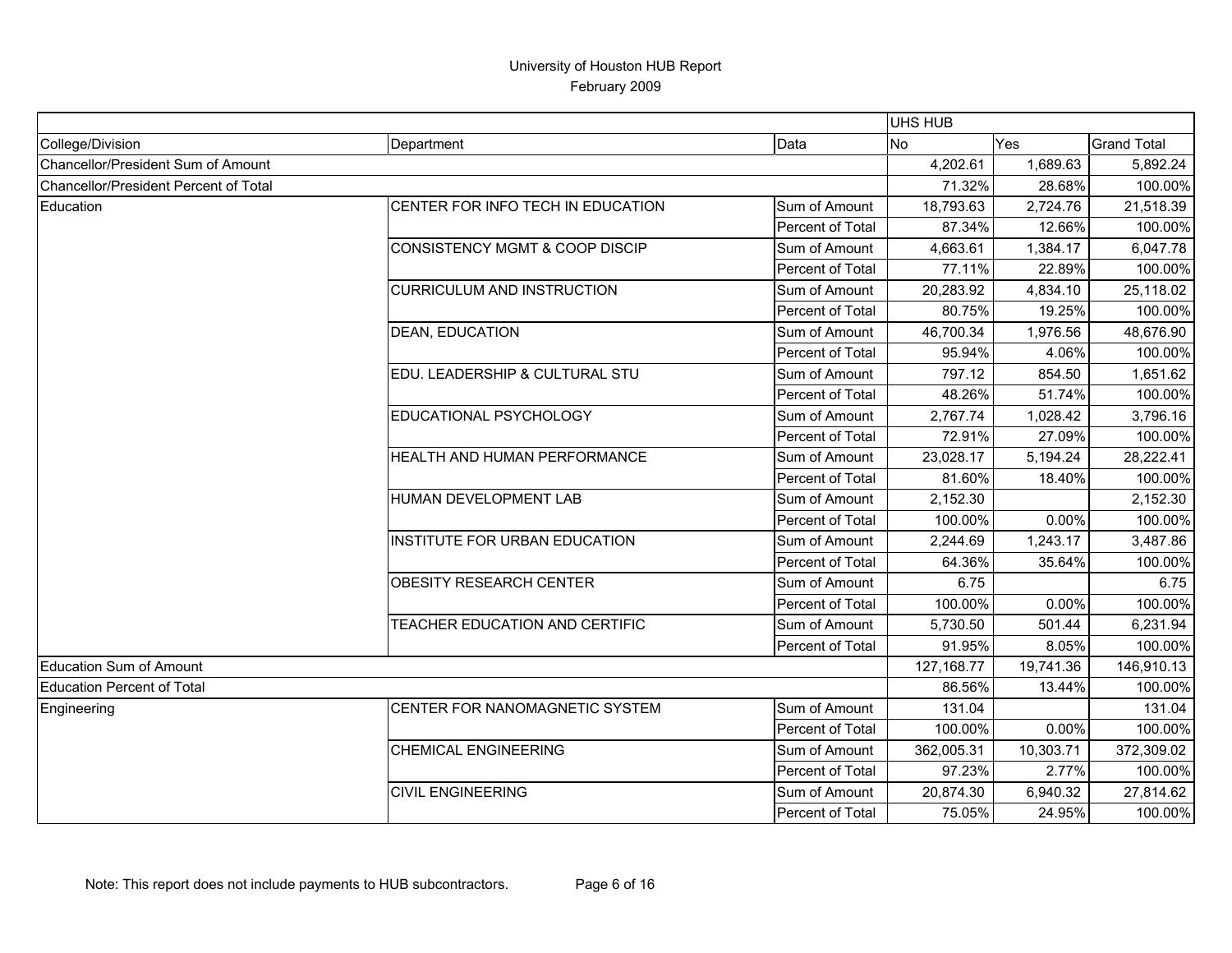|                                        |                                |                  | UHS HUB    |           |                    |
|----------------------------------------|--------------------------------|------------------|------------|-----------|--------------------|
| College/Division                       | Department                     | Data             | <b>No</b>  | Yes       | <b>Grand Total</b> |
| Engineering                            | COMPOSITE ENGR APPLICATIONS CT | Sum of Amount    | 1,011.66   |           | 1,011.66           |
|                                        |                                | Percent of Total | 100.00%    | 0.00%     | 100.00%            |
|                                        | <b>COOPERATIVE ENGINEERING</b> | Sum of Amount    |            | 342.80    | 342.80             |
|                                        |                                | Percent of Total | 0.00%      | 100.00%   | 100.00%            |
|                                        | CTR FOR INNOVATIVE GROUTING    | Sum of Amount    | 984.38     |           | 984.38             |
|                                        |                                | Percent of Total | 100.00%    | 0.00%     | 100.00%            |
|                                        | <b>DEAN, ENGINEERING</b>       | Sum of Amount    | 42,529.66  | 4,509.00  | 47,038.66          |
|                                        |                                | Percent of Total | 90.41%     | 9.59%     | 100.00%            |
|                                        | ELECTRICAL ENGINEERING         | Sum of Amount    | 89,648.81  | 105.70    | 89,754.51          |
|                                        |                                | Percent of Total | 99.88%     | 0.12%     | 100.00%            |
|                                        | <b>ENGINEERING SERVICES</b>    | Sum of Amount    | 645.66     | 397.33    | 1,042.99           |
|                                        |                                | Percent of Total | 61.90%     | 38.10%    | 100.00%            |
|                                        | <b>INDUSTRIAL ENGINEERING</b>  | Sum of Amount    | 5,267.53   | 2,837.55  | 8,105.08           |
|                                        |                                | Percent of Total | 64.99%     | 35.01%    | 100.00%            |
|                                        | <b>MECHANICAL ENGINEERING</b>  | Sum of Amount    | 171,262.04 | 2,615.55  | 173,877.59         |
|                                        |                                | Percent of Total | 98.50%     | 1.50%     | 100.00%            |
|                                        | <b>WIND ENERGY CENTER</b>      | Sum of Amount    | 339.01     | 1,318.08  | 1,657.09           |
|                                        |                                | Percent of Total | 20.46%     | 79.54%    | 100.00%            |
| Engineering Sum of Amount              |                                |                  | 694,699.40 | 29,370.04 | 724,069.44         |
| <b>Engineering Percent of Total</b>    |                                |                  | 95.94%     | 4.06%     | 100.00%            |
| <b>Graduate College of Social Work</b> | ADMISSIONS-GCSW                | Sum of Amount    | 150.20     |           | 150.20             |
|                                        |                                | Percent of Total | 100.00%    | 0.00%     | 100.00%            |
|                                        | <b>DEAN, SOCIAL WORK</b>       | Sum of Amount    | 887.12     | 1,406.96  | 2,294.08           |
|                                        |                                | Percent of Total | 38.67%     | 61.33%    | 100.00%            |
|                                        | DEVELOPMENT-GCSW               | Sum of Amount    | 57.48      |           | 57.48              |
|                                        |                                | Percent of Total | 100.00%    | 0.00%     | 100.00%            |
|                                        | <b>FIELD OFFICE</b>            | Sum of Amount    | 4.15       |           | 4.15               |
|                                        |                                | Percent of Total | 100.00%    | 0.00%     | 100.00%            |
|                                        | <b>GCSW STUDENT SERVICES</b>   | Sum of Amount    |            | 46.89     | 46.89              |
|                                        |                                | Percent of Total | 0.00%      | 100.00%   | 100.00%            |
|                                        | <b>OCP</b>                     | Sum of Amount    | 4,314.06   | 120.67    | 4,434.73           |
|                                        |                                | Percent of Total | 97.28%     | 2.72%     | 100.00%            |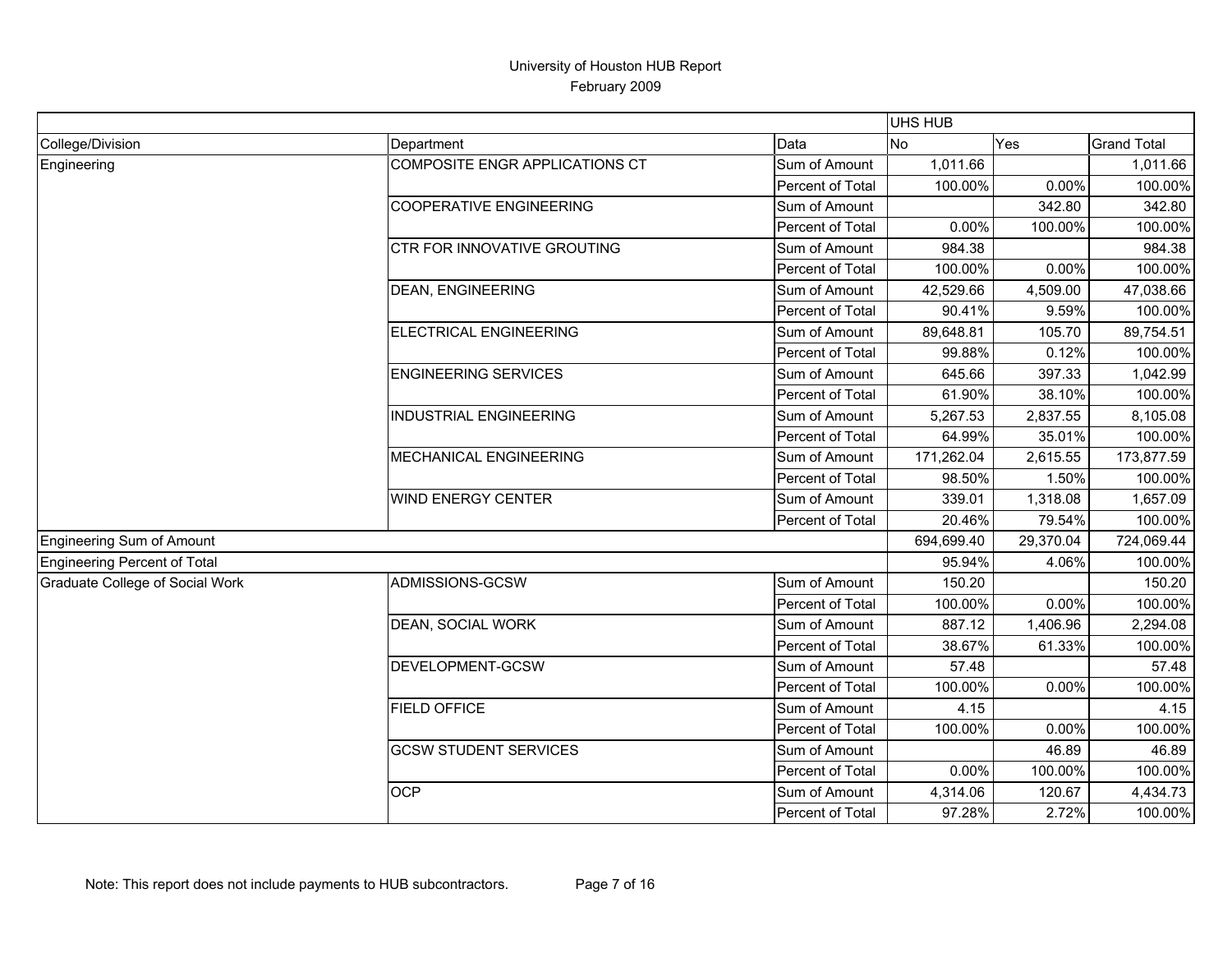|                                                  |                                   |                  | UHS HUB    |           |                    |
|--------------------------------------------------|-----------------------------------|------------------|------------|-----------|--------------------|
| College/Division                                 | Department                        | Data             | No         | Yes       | <b>Grand Total</b> |
| Graduate College of Social Work                  | <b>ODSPR</b>                      | Sum of Amount    | 1,284.07   | 837.09    | 2,121.16           |
|                                                  |                                   | Percent of Total | 60.54%     | 39.46%    | 100.00%            |
| Graduate College of Social Work Sum of Amount    |                                   |                  | 6,697.08   | 2,411.61  | 9,108.69           |
| Graduate College of Social Work Percent of Total |                                   |                  | 73.52%     | 26.48%    | 100.00%            |
| <b>Honors College</b>                            | DEAN, HONORS COLLEGE              | Sum of Amount    | 10,050.44  | 569.53    | 10,619.97          |
|                                                  |                                   | Percent of Total | 94.64%     | 5.36%     | 100.00%            |
|                                                  | <b>HOUSTON TEACHERS INSTITUTE</b> | Sum of Amount    | 50.29      |           | 50.29              |
|                                                  |                                   | Percent of Total | 100.00%    | 0.00%     | 100.00%            |
| Honors College Sum of Amount                     |                                   |                  | 10,100.73  | 569.53    | 10,670.26          |
| Honors College Percent of Total                  |                                   |                  | 94.66%     | 5.34%     | 100.00%            |
| Hotel and Restaurant Management                  | DEAN, HOTEL & RESTAURANT MANAG    | Sum of Amount    | 3,678.03   |           | 3,678.03           |
|                                                  |                                   | Percent of Total | 100.00%    | 0.00%     | 100.00%            |
|                                                  | HOTEL AND RESTAURANT MANAGEMEN    | Sum of Amount    | 102,217.02 | 25,316.95 | 127,533.97         |
|                                                  |                                   | Percent of Total | 80.15%     | 19.85%    | 100.00%            |
| Hotel and Restaurant Management Sum of Amount    |                                   |                  | 105,895.05 | 25,316.95 | 131,212.00         |
| Hotel and Restaurant Management Percent of Total |                                   |                  | 80.71%     | 19.29%    | 100.00%            |
| Law Center                                       | <b>ASSOCIATE DEAN, LAW</b>        | Sum of Amount    | 1,875.30   | 3,970.98  | 5,846.28           |
|                                                  |                                   | Percent of Total | 32.08%     | 67.92%    | 100.00%            |
|                                                  | <b>BLAKELEY INSTITUTE</b>         | Sum of Amount    | 9,427.67   | 2,192.69  | 11,620.36          |
|                                                  |                                   | Percent of Total | 81.13%     | 18.87%    | 100.00%            |
|                                                  | <b>BUSINESS SERVICES, LAW</b>     | Sum of Amount    | 33,030.67  | 1,100.00  | 34,130.67          |
|                                                  |                                   | Percent of Total | 96.78%     | 3.22%     | 100.00%            |
|                                                  | CAREER SERVICES, LAW              | Sum of Amount    | 3,495.12   | 308.88    | 3,804.00           |
|                                                  |                                   | Percent of Total | 91.88%     | 8.12%     | 100.00%            |
|                                                  | DEAN, LAW                         | Sum of Amount    | 608.01     |           | 608.01             |
|                                                  |                                   | Percent of Total | 100.00%    | 0.00%     | 100.00%            |
|                                                  | EXTERNAL AFFAIRS, LAW             | Sum of Amount    | 25,371.52  | 2.10      | 25,373.62          |
|                                                  |                                   | Percent of Total | 99.99%     | 0.01%     | 100.00%            |
|                                                  | <b>FACILITIES, LAW</b>            | Sum of Amount    | 33,740.54  | 2,022.61  | 35,763.15          |
|                                                  |                                   | Percent of Total | 94.34%     | 5.66%     | 100.00%            |
|                                                  | <b>FACULTY SUPPORT LAW</b>        | Sum of Amount    | 72,663.79  | 1,038.92  | 73,702.71          |
|                                                  |                                   | Percent of Total | 98.59%     | 1.41%     | 100.00%            |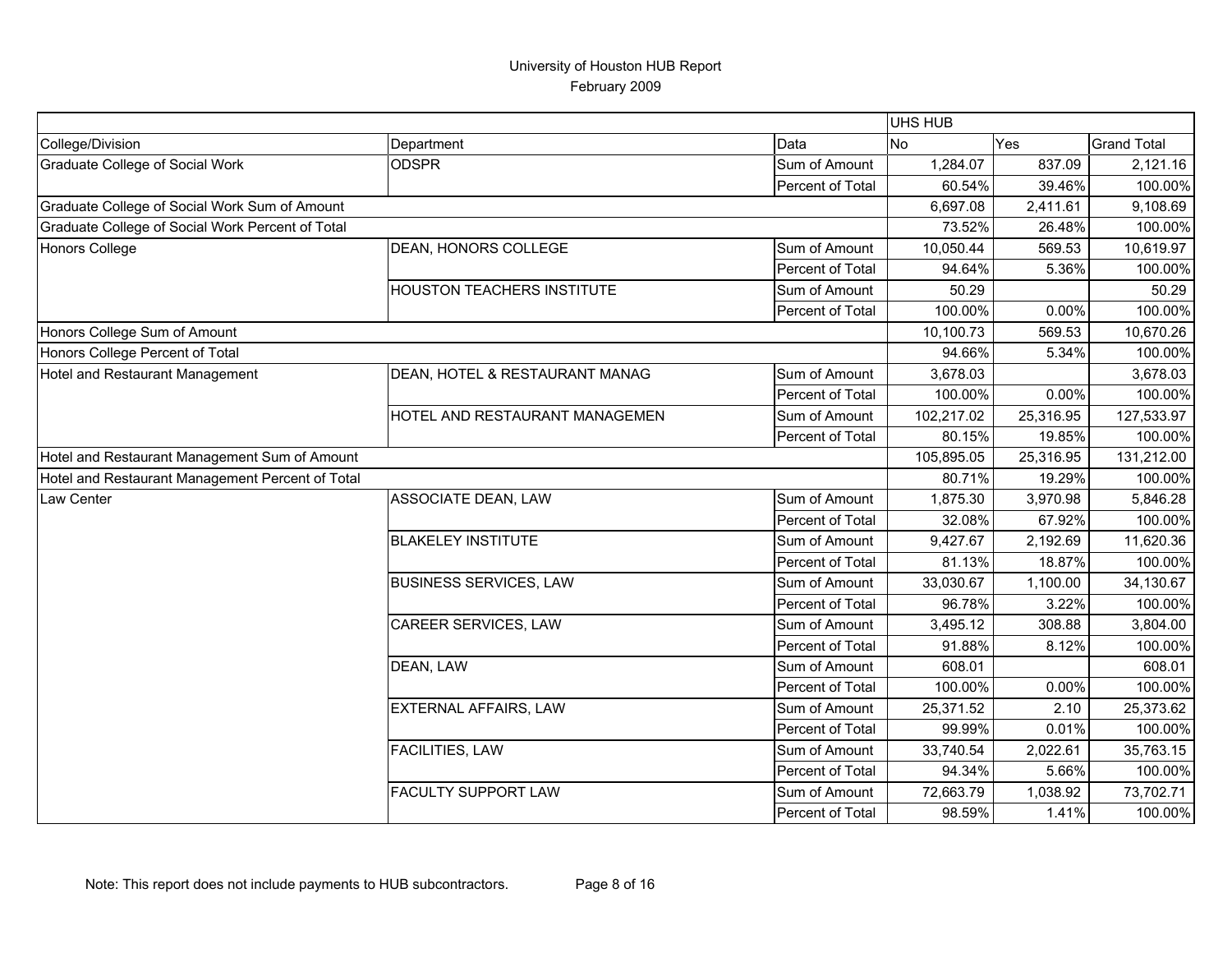|                                  |                                         |                  | UHS HUB    |           |                    |
|----------------------------------|-----------------------------------------|------------------|------------|-----------|--------------------|
| College/Division                 | Department                              | Data             | <b>No</b>  | Yes       | <b>Grand Total</b> |
| Law Center                       | HEALTH LAW & POLICY INSTITUTE           | Sum of Amount    | 618.94     | 274.47    | 893.41             |
|                                  |                                         | Percent of Total | 69.28%     | 30.72%    | 100.00%            |
|                                  | <b>IHELG</b>                            | Sum of Amount    | 272.62     |           | 272.62             |
|                                  |                                         | Percent of Total | 100.00%    | 0.00%     | 100.00%            |
|                                  | <b>INTELLECTUAL PROP &amp; INFO LAW</b> | Sum of Amount    | 8.35       |           | 8.35               |
|                                  |                                         | Percent of Total | 100.00%    | 0.00%     | 100.00%            |
|                                  | LAW INFORMATION TECHNOLOGY              | Sum of Amount    | 9,364.28   | 339.00    | 9,703.28           |
|                                  |                                         | Percent of Total | 96.51%     | 3.49%     | 100.00%            |
|                                  | <b>LAW LIBRARY</b>                      | Sum of Amount    | 15,953.77  | 367.70    | 16,321.47          |
|                                  |                                         | Percent of Total | 97.75%     | 2.25%     | 100.00%            |
|                                  | LEGAL AID CLINIC, LAW                   | Sum of Amount    | 765.17     | 29.85     | 795.02             |
|                                  |                                         | Percent of Total | 96.25%     | 3.75%     | 100.00%            |
|                                  | LEGAL RESEARCH & WRITING, LAW           | Sum of Amount    |            | 648.36    | 648.36             |
|                                  |                                         | Percent of Total | 0.00%      | 100.00%   | 100.00%            |
|                                  | PUBLIC RELS & MARKETING, LAW            | Sum of Amount    | 600.00     |           | 600.00             |
|                                  |                                         | Percent of Total | 100.00%    | 0.00%     | 100.00%            |
|                                  | STUDENT ORGANIZATION, LAW               | Sum of Amount    | 7,208.81   |           | 7,208.81           |
|                                  |                                         | Percent of Total | 100.00%    | 0.00%     | 100.00%            |
|                                  | STUDENT SERVICES, LAW                   | Sum of Amount    | 5,671.27   | (8.99)    | 5,662.28           |
|                                  |                                         | Percent of Total | 100.16%    | $-0.16%$  | 100.00%            |
| Law Center Sum of Amount         |                                         |                  | 220,675.83 | 12,286.57 | 232,962.40         |
| Law Center Percent of Total      |                                         |                  | 94.73%     | 5.27%     | 100.00%            |
| Liberal Arts and Social Sciences | <b>AEROSPACE STUDIES</b>                | Sum of Amount    | 2,056.00   | 113.42    | 2,169.42           |
|                                  |                                         | Percent of Total | 94.77%     | 5.23%     | 100.00%            |
|                                  | AFRICAN-AMERICAN STUDIES                | Sum of Amount    | 2,919.41   | 1,401.11  | 4,320.52           |
|                                  |                                         | Percent of Total | 67.57%     | 32.43%    | 100.00%            |
|                                  | <b>ANTHROPOLOGY</b>                     | Sum of Amount    | 1,513.54   | 61.86     | 1,575.40           |
|                                  |                                         | Percent of Total | 96.07%     | 3.93%     | 100.00%            |
|                                  | <b>ART</b>                              | Sum of Amount    | 17,308.46  | 37,080.93 | 54,389.39          |
|                                  |                                         | Percent of Total | 31.82%     | 68.18%    | 100.00%            |
|                                  | <b>ARTE PUBLICO</b>                     | Sum of Amount    | 20,743.56  | 1,016.61  | 21,760.17          |
|                                  |                                         | Percent of Total | 95.33%     | 4.67%     | 100.00%            |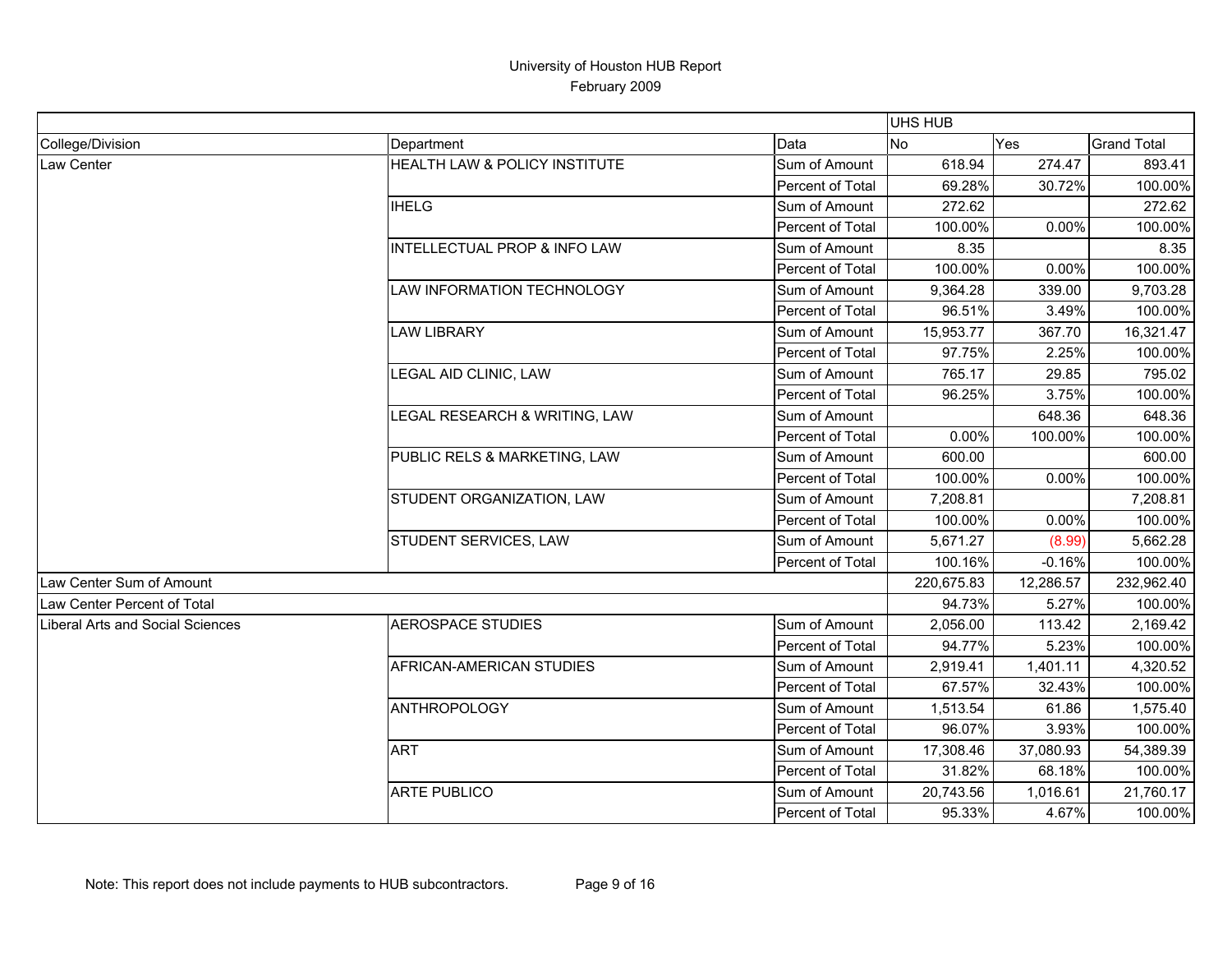|                                  |                                  |                         | <b>UHS HUB</b> |           |                    |
|----------------------------------|----------------------------------|-------------------------|----------------|-----------|--------------------|
| College/Division                 | Department                       | Data                    | <b>No</b>      | Yes       | <b>Grand Total</b> |
| Liberal Arts and Social Sciences | <b>BAND</b>                      | Sum of Amount           | 3,804.26       | 362.00    | 4,166.26           |
|                                  |                                  | Percent of Total        | 91.31%         | 8.69%     | 100.00%            |
|                                  | <b>BLAFFER GALLERY</b>           | Sum of Amount           | 62,823.30      | 16,315.66 | 79,138.96          |
|                                  |                                  | Percent of Total        | 79.38%         | 20.62%    | 100.00%            |
|                                  | CENTER FOR PUBLIC HISTORY        | Sum of Amount           | 676.53         |           | 676.53             |
|                                  |                                  | Percent of Total        | 100.00%        | 0.00%     | 100.00%            |
|                                  | CENTER FOR PUBLIC POLICY         | Sum of Amount           | 5,199.07       | 149.62    | 5,348.69           |
|                                  |                                  | Percent of Total        | 97.20%         | 2.80%     | 100.00%            |
|                                  | <b>COMMUNICATION</b>             | Sum of Amount           | 14,717.49      | 29,858.89 | 44,576.38          |
|                                  |                                  | <b>Percent of Total</b> | 33.02%         | 66.98%    | 100.00%            |
|                                  | <b>COMMUNICATIONS DISORDERS</b>  | Sum of Amount           | 10,245.22      | 4,483.97  | 14,729.19          |
|                                  |                                  | Percent of Total        | 69.56%         | 30.44%    | 100.00%            |
|                                  | <b>CWMCA CENTER FOR THE ARTS</b> | Sum of Amount           | 1,009.16       | 119.89    | 1,129.05           |
|                                  |                                  | <b>Percent of Total</b> | 89.38%         | 10.62%    | 100.00%            |
|                                  | DEAN, LIBERAL ARTS & SOC SCI     | Sum of Amount           | 18,035.95      | 17,836.23 | 35,872.18          |
|                                  |                                  | Percent of Total        | 50.28%         | 49.72%    | 100.00%            |
|                                  | <b>ECONOMICS</b>                 | Sum of Amount           | 2,952.43       | 3,545.32  | 6,497.75           |
|                                  |                                  | Percent of Total        | 45.44%         | 54.56%    | 100.00%            |
|                                  | <b>ENGLISH</b>                   | Sum of Amount           | 12,005.70      | 13,509.68 | 25,515.38          |
|                                  |                                  | Percent of Total        | 47.05%         | 52.95%    | 100.00%            |
|                                  | <b>HISPANIC STUDIES</b>          | Sum of Amount           | 1,649.41       | 1.386.27  | 3,035.68           |
|                                  |                                  | Percent of Total        | 54.33%         | 45.67%    | 100.00%            |
|                                  | <b>HISTORY</b>                   | Sum of Amount           | 3,855.55       | 1,596.05  | 5,451.60           |
|                                  |                                  | Percent of Total        | 70.72%         | 29.28%    | 100.00%            |
|                                  | <b>MEXICAN-AMERICAN STUDIES</b>  | Sum of Amount           | 846.23         | 367.70    | 1,213.93           |
|                                  |                                  | Percent of Total        | 69.71%         | 30.29%    | 100.00%            |
|                                  | MILITARY SCIENCE                 | Sum of Amount           |                | 252.23    | 252.23             |
|                                  |                                  | Percent of Total        | 0.00%          | 100.00%   | 100.00%            |
|                                  | MODERN AND CLASSICAL LANGUAGES   | Sum of Amount           | 6,688.72       | 1,567.61  | 8,256.33           |
|                                  |                                  | Percent of Total        | 81.01%         | 18.99%    | 100.00%            |
|                                  | <b>MUSIC</b>                     | Sum of Amount           | 62,162.01      | 1,433.14  | 63,595.15          |
|                                  |                                  | Percent of Total        | 97.75%         | 2.25%     | 100.00%            |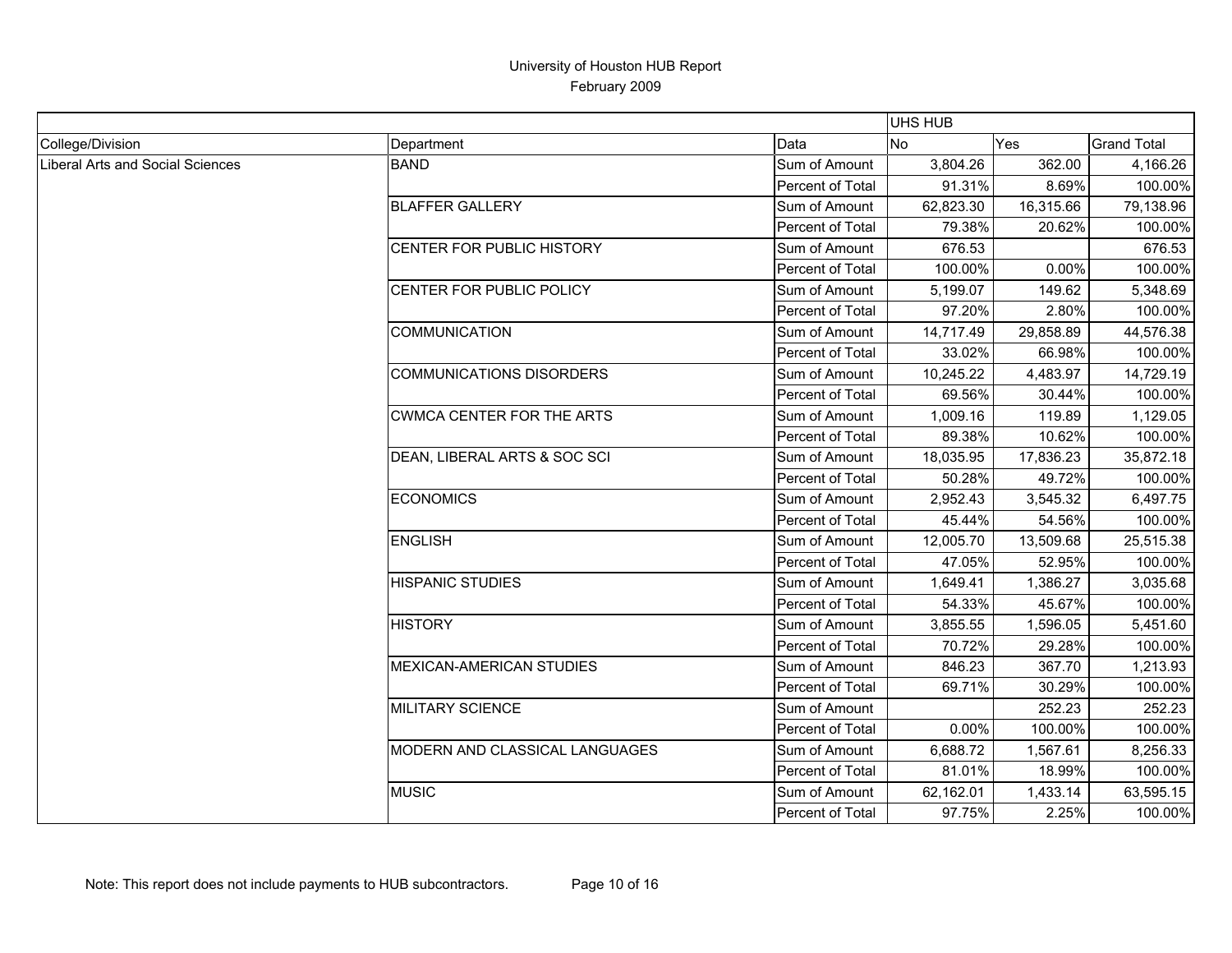|                                                   |                                            |                  | <b>UHS HUB</b> |            |                    |
|---------------------------------------------------|--------------------------------------------|------------------|----------------|------------|--------------------|
| College/Division                                  | Department                                 | Data             | <b>No</b>      | Yes        | <b>Grand Total</b> |
| Liberal Arts and Social Sciences                  | PHILOSOPHY                                 | Sum of Amount    | 220.19         | 94.26      | 314.45             |
|                                                   |                                            | Percent of Total | 70.02%         | 29.98%     | 100.00%            |
|                                                   | POLITICAL SCIENCE                          | Sum of Amount    | 3,580.49       | 2,689.25   | 6,269.74           |
|                                                   |                                            | Percent of Total | 57.11%         | 42.89%     | 100.00%            |
|                                                   | <b>PSYCHOLOGY</b>                          | Sum of Amount    | 8,418.78       | 3,188.98   | 11,607.76          |
|                                                   |                                            | Percent of Total | 72.53%         | 27.47%     | 100.00%            |
|                                                   | <b>RELIGIOUS STUDIES</b>                   | Sum of Amount    | 590.94         | 237.30     | 828.24             |
|                                                   |                                            | Percent of Total | 71.35%         | 28.65%     | 100.00%            |
|                                                   | <b>SOCIOLOGY</b>                           | Sum of Amount    |                | 402.15     | 402.15             |
|                                                   |                                            | Percent of Total | 0.00%          | 100.00%    | 100.00%            |
|                                                   | <b>THEATRE</b>                             | Sum of Amount    | 16,817.50      | 409.15     | 17,226.65          |
|                                                   |                                            | Percent of Total | 97.62%         | 2.38%      | 100.00%            |
|                                                   | <b>WOMEN'S STUDIES PROGRAM</b>             | Sum of Amount    | 3,383.93       | 54.40      | 3,438.33           |
|                                                   |                                            | Percent of Total | 98.42%         | 1.58%      | 100.00%            |
|                                                   | <b>WRITING CENTER</b>                      | Sum of Amount    | 1,117.67       | 310.64     | 1,428.31           |
|                                                   |                                            | Percent of Total | 78.25%         | 21.75%     | 100.00%            |
| Liberal Arts and Social Sciences Sum of Amount    |                                            |                  | 285,341.50     | 139,844.32 | 425,185.82         |
| Liberal Arts and Social Sciences Percent of Total |                                            |                  | 67.11%         | 32.89%     | 100.00%            |
| Library                                           | UNIVERSITY LIBRARIES                       | Sum of Amount    | 2,074,531.37   | 80,597.33  | 2,155,128.70       |
|                                                   |                                            | Percent of Total | 96.26%         | 3.74%      | 100.00%            |
| Library Sum of Amount                             |                                            |                  | 2,074,531.37   | 80,597.33  | 2,155,128.70       |
| Library Percent of Total                          |                                            |                  | 96.26%         | 3.74%      | 100.00%            |
| Natural Science and Mathematics                   | <b>BIOLOGY &amp; BIOCHEMISTRY</b>          | Sum of Amount    | 77,775.05      | 3,161.49   | 80,936.54          |
|                                                   |                                            | Percent of Total | 96.09%         | 3.91%      | 100.00%            |
|                                                   | <b>CAGE INSTITUTE</b>                      | Sum of Amount    | 74.04          |            | 74.04              |
|                                                   |                                            | Percent of Total | 100.00%        | 0.00%      | 100.00%            |
|                                                   | <b>CHEMISTRY</b>                           | Sum of Amount    | 151,532.45     | 5,269.90   | 156,802.35         |
|                                                   |                                            | Percent of Total | 96.64%         | 3.36%      | 100.00%            |
|                                                   | <b>COMPUTER SCIENCE</b>                    | Sum of Amount    | 15,936.69      | 7,851.11   | 23,787.80          |
|                                                   |                                            | Percent of Total | 67.00%         | 33.00%     | 100.00%            |
|                                                   | CTR FOR NUCLEAR RECEPTORS & CELL SIGNALING | Sum of Amount    | 96,209.61      | 37,326.07  | 133,535.68         |
|                                                   |                                            | Percent of Total | 72.05%         | 27.95%     | 100.00%            |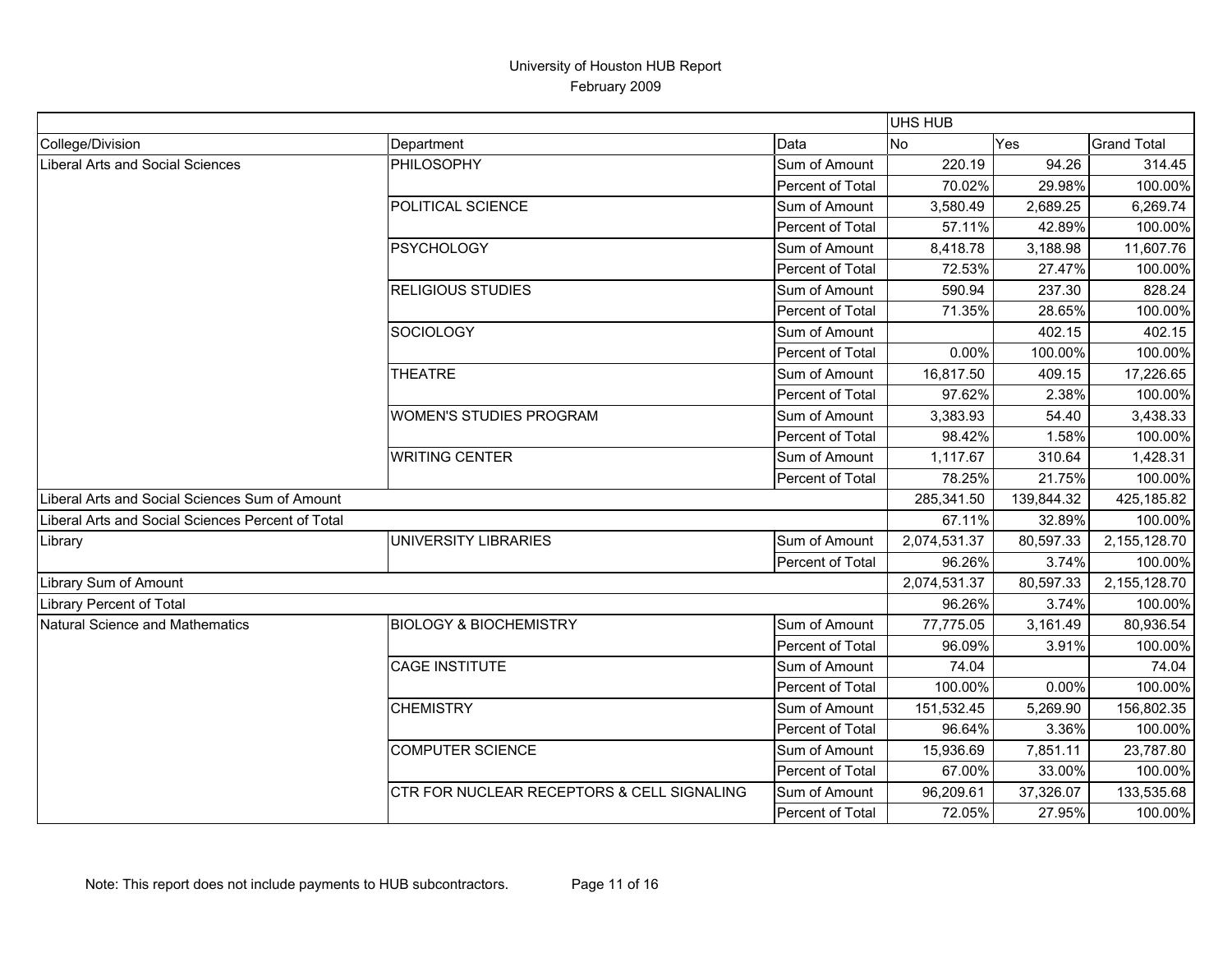|                                                  |                                       |                  | <b>UHS HUB</b> |            |                    |
|--------------------------------------------------|---------------------------------------|------------------|----------------|------------|--------------------|
| College/Division                                 | Department                            | Data             | <b>No</b>      | Yes        | <b>Grand Total</b> |
| Natural Science and Mathematics                  | DEAN, NATURAL SCIENCE & MATHE         | Sum of Amount    | 5,947.56       | 8,784.63   | 14,732.19          |
|                                                  |                                       | Percent of Total | 40.37%         | 59.63%     | 100.00%            |
|                                                  | <b>EARTH AND ATMOSPHERIC SCIENCES</b> | Sum of Amount    | 123,229.30     | 3,139.90   | 126,369.20         |
|                                                  |                                       | Percent of Total | 97.52%         | 2.48%      | 100.00%            |
|                                                  | <b>IMAQS</b>                          | Sum of Amount    | 35,954.26      | 16.00      | 35,970.26          |
|                                                  |                                       | Percent of Total | 99.96%         | 0.04%      | 100.00%            |
|                                                  | INST FOR THEORETICAL & ENG SCI        | Sum of Amount    | 163.53         |            | 163.53             |
|                                                  |                                       | Percent of Total | 100.00%        | 0.00%      | 100.00%            |
|                                                  | <b>MATHEMATICS</b>                    | Sum of Amount    | 23,136.27      | 3,174.53   | 26,310.80          |
|                                                  |                                       | Percent of Total | 87.93%         | 12.07%     | 100.00%            |
|                                                  | <b>PHYSICS</b>                        | Sum of Amount    | 86,262.06      | 1,256.88   | 87,518.94          |
|                                                  |                                       | Percent of Total | 98.56%         | 1.44%      | 100.00%            |
| Natural Science and Mathematics Sum of Amount    |                                       | 616,220.82       | 69,980.51      | 686,201.33 |                    |
| Natural Science and Mathematics Percent of Total |                                       |                  | 89.80%         | 10.20%     | 100.00%            |
| Optometry                                        | DEAN, OPTOMETRY                       | Sum of Amount    | 150,532.87     | 4,256.66   | 154,789.53         |
|                                                  |                                       | Percent of Total | 97.25%         | 2.75%      | 100.00%            |
|                                                  | OPT VISION SCIENCES                   | Sum of Amount    | 63,954.84      | 2,079.97   | 66,034.81          |
|                                                  |                                       | Percent of Total | 96.85%         | 3.15%      | 100.00%            |
|                                                  | OPTOMETRY CLINIC                      | Sum of Amount    | 24,033.04      | 13,053.30  | 37,086.34          |
|                                                  |                                       | Percent of Total | 64.80%         | 35.20%     | 100.00%            |
| Optometry Sum of Amount                          |                                       |                  | 238,520.75     | 19,389.93  | 257,910.68         |
| Optometry Percent of Total                       |                                       |                  | 92.48%         | 7.52%      | 100.00%            |
| Pharmacy                                         | CLINICAL PHARMACY & ADMINISTRA        | Sum of Amount    | 4,652.43       | 828.20     | 5,480.63           |
|                                                  |                                       | Percent of Total | 84.89%         | 15.11%     | 100.00%            |
|                                                  | <b>DEAN, PHARMACY</b>                 | Sum of Amount    | 87,426.85      | 20,169.85  | 107,596.70         |
|                                                  |                                       | Percent of Total | 81.25%         | 18.75%     | 100.00%            |
|                                                  | PHARMACOLOGICAL & PHARMACEUTIC        | Sum of Amount    | 179,799.75     | 20,247.87  | 200,047.62         |
|                                                  |                                       | Percent of Total | 89.88%         | 10.12%     | 100.00%            |
| Pharmacy Sum of Amount                           |                                       |                  | 271,879.03     | 41,245.92  | 313,124.95         |
| Pharmacy Percent of Total                        |                                       |                  | 86.83%         | 13.17%     | 100.00%            |
| Research                                         | ANIMAL CARE OPERATIONS                | Sum of Amount    | 19,153.76      | 2,720.82   | 21,874.58          |
|                                                  |                                       | Percent of Total | 87.56%         | 12.44%     | 100.00%            |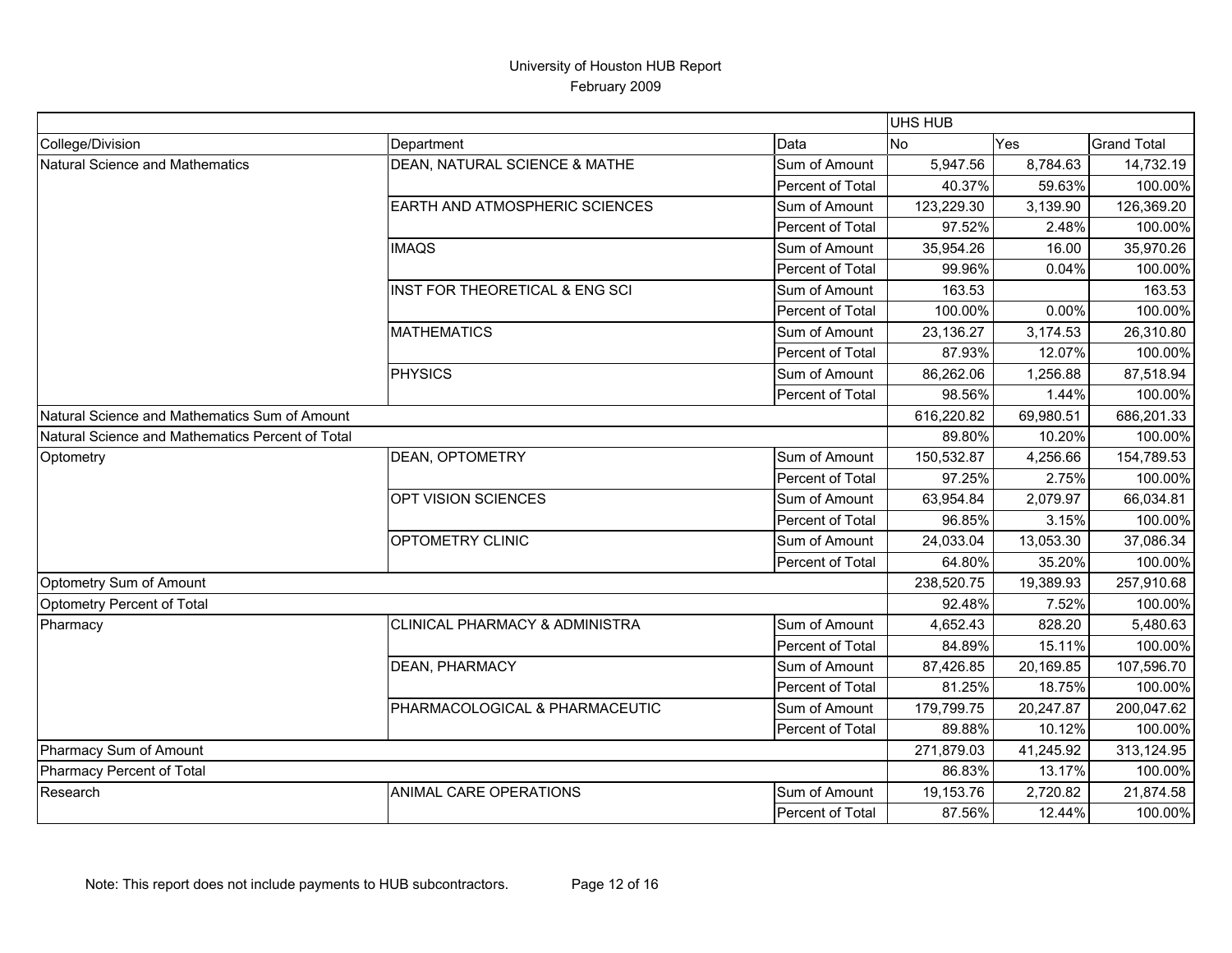|                  |                                         |                         | <b>UHS HUB</b> |          |                    |
|------------------|-----------------------------------------|-------------------------|----------------|----------|--------------------|
| College/Division | Department                              | Data                    | <b>No</b>      | Yes      | <b>Grand Total</b> |
| Research         | CENTER FOR ADVANCED MATERIALS           | Sum of Amount           | 7,835.84       | 56.18    | 7,892.02           |
|                  |                                         | Percent of Total        | 99.29%         | 0.71%    | 100.00%            |
|                  | CENTER FOR MATERIALS CHEMISTRY          | Sum of Amount           | 1,434.46       |          | 1,434.46           |
|                  |                                         | Percent of Total        | 100.00%        | 0.00%    | 100.00%            |
|                  | <b>GRANTS AND CONTRACTS</b>             | Sum of Amount           | 347.42         | 44.40    | 391.82             |
|                  |                                         | Percent of Total        | 88.67%         | 11.33%   | 100.00%            |
|                  | HOUSTON COASTAL CENTER                  | Sum of Amount           | 61.83          |          | 61.83              |
|                  |                                         | <b>Percent of Total</b> | 100.00%        | 0.00%    | 100.00%            |
|                  | INSTITUTE FOR MOLECULAR DESIGN          | Sum of Amount           | 69,910.65      |          | 69,910.65          |
|                  |                                         | Percent of Total        | 100.00%        | 0.00%    | 100.00%            |
|                  | OFFICE OF TECHNOLOGY MANAGEMEN          | Sum of Amount           | 32,708.22      | 721.23   | 33,429.45          |
|                  |                                         | Percent of Total        | 97.84%         | 2.16%    | 100.00%            |
|                  | <b>RESEARCH DIVISION OFFICE</b>         | Sum of Amount           | 5,420.25       | 5,982.89 | 11,403.14          |
|                  |                                         | Percent of Total        | 47.53%         | 52.47%   | 100.00%            |
|                  | RESEARCH FINANCIAL SERVICES             | Sum of Amount           | 130.34         | 650.58   | 780.92             |
|                  |                                         | Percent of Total        | 16.69%         | 83.31%   | 100.00%            |
|                  | RESEARCH INFORMATION CENTER             | Sum of Amount           | 99.99          | 3,991.86 | 4,091.85           |
|                  |                                         | Percent of Total        | 2.44%          | 97.56%   | 100.00%            |
|                  | RESEARCH POLICIES/COMPLIANCE/COMMITTEES | Sum of Amount           | 220.97         | 16.95    | 237.92             |
|                  |                                         | Percent of Total        | 92.88%         | 7.12%    | 100.00%            |
|                  | <b>RESEARCH SERVICES</b>                | Sum of Amount           |                | 257.21   | 257.21             |
|                  |                                         | Percent of Total        | 0.00%          | 100.00%  | 100.00%            |
|                  | SPACE VACUUM EPITAXY CENTER             | Sum of Amount           | 431.74         |          | 431.74             |
|                  |                                         | Percent of Total        | 100.00%        | 0.00%    | 100.00%            |
|                  | SUPER CONDUCT & ADV MATERIALS           | Sum of Amount           | 3,400.00       |          | 3,400.00           |
|                  |                                         | Percent of Total        | 100.00%        | 0.00%    | 100.00%            |
|                  | <b>TCSUH</b>                            | Sum of Amount           | 46,588.96      | 497.54   | 47,086.50          |
|                  |                                         | Percent of Total        | 98.94%         | 1.06%    | 100.00%            |
|                  | <b>TIMES</b>                            | Sum of Amount           | 7,683.67       | 24.88    | 7,708.55           |
|                  |                                         | Percent of Total        | 99.68%         | 0.32%    | 100.00%            |
|                  | TX LEARNING/COMPUTATIONAL CTR           | Sum of Amount           | 15,186.33      | 5,306.73 | 20,493.06          |
|                  |                                         | Percent of Total        | 74.10%         | 25.90%   | 100.00%            |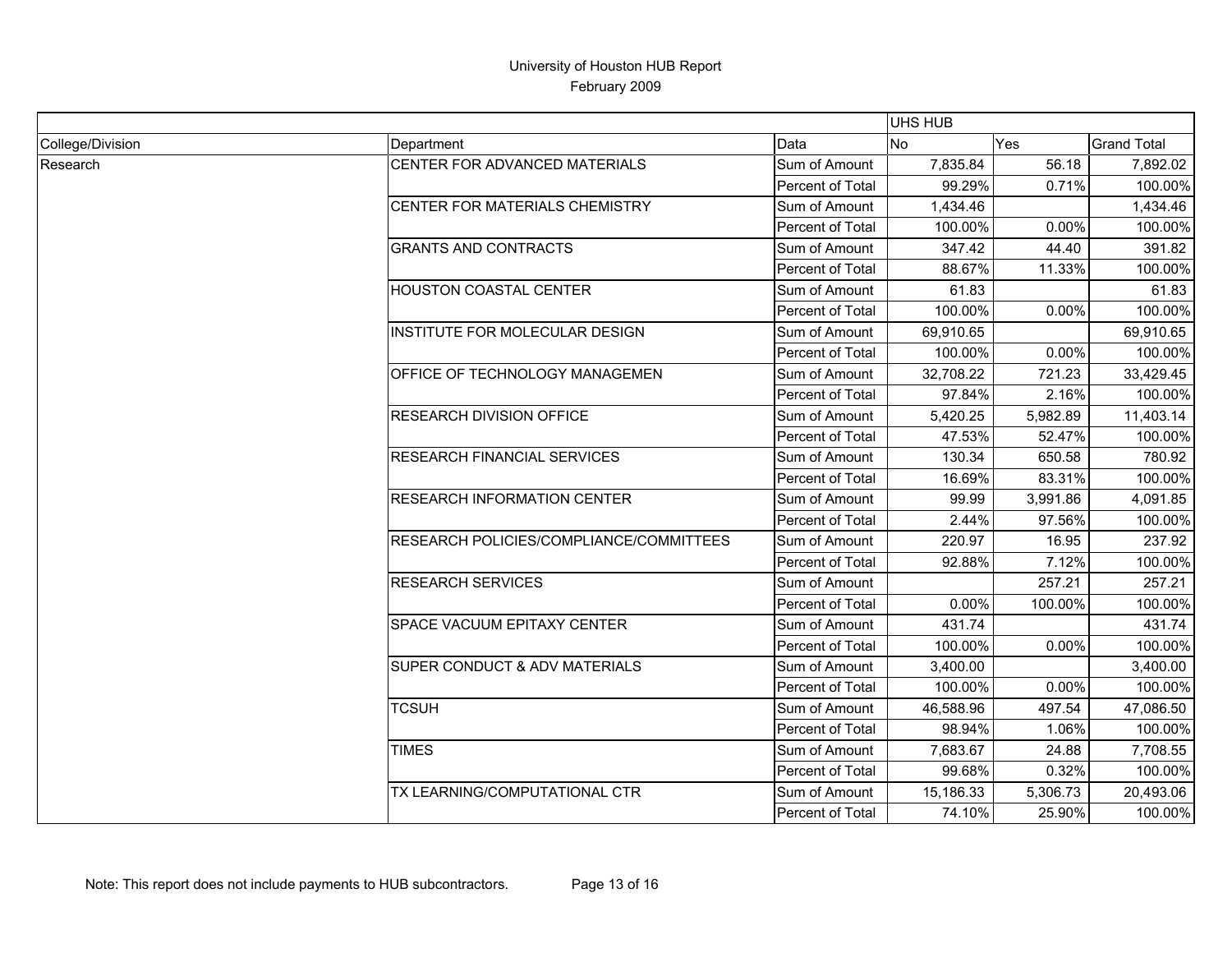|                           |                                       |                         | <b>UHS HUB</b> |           |                    |
|---------------------------|---------------------------------------|-------------------------|----------------|-----------|--------------------|
| College/Division          | Department                            | Data                    | N <sub>o</sub> | Yes       | <b>Grand Total</b> |
| Research Sum of Amount    |                                       |                         | 210,614.43     | 20,271.27 | 230,885.70         |
| Research Percent of Total |                                       |                         | 91.22%         | 8.78%     | 100.00%            |
| <b>Student Affairs</b>    | <b>CAMPUS ACTIVITIES</b>              | Sum of Amount           | 2,496.69       | 398.50    | 2,895.19           |
|                           |                                       | Percent of Total        | 86.24%         | 13.76%    | 100.00%            |
|                           | <b>CAMPUS RECREATION</b>              | Sum of Amount           | 39,749.37      | 12,666.97 | 52,416.34          |
|                           |                                       | Percent of Total        | 75.83%         | 24.17%    | 100.00%            |
|                           | CENTER FOR STUDENTS W/DISABILI        | Sum of Amount           | 39,814.23      | 331.72    | 40,145.95          |
|                           |                                       | Percent of Total        | 99.17%         | 0.83%     | 100.00%            |
|                           | <b>CHILD CARE CENTER</b>              | Sum of Amount           | 7,615.68       | 1,171.48  | 8,787.16           |
|                           |                                       | Percent of Total        | 86.67%         | 13.33%    | 100.00%            |
|                           | COUNSELING AND PSYCH SVCS             | Sum of Amount           | 2,004.96       | 1,776.06  | 3,781.02           |
|                           |                                       | Percent of Total        | 53.03%         | 46.97%    | 100.00%            |
|                           | <b>DEAN OF STUDENTS</b>               | Sum of Amount           | 5,469.50       |           | 5,469.50           |
|                           |                                       | Percent of Total        | 100.00%        | 0.00%     | 100.00%            |
|                           | INT'L STUDENT & SCHOLAR SERVIC        | Sum of Amount           | 11,159.13      | 520.20    | 11,679.33          |
|                           |                                       | <b>Percent of Total</b> | 95.55%         | 4.45%     | 100.00%            |
|                           | LEARNING AND ASSESSMENT SVCS          | Sum of Amount           | 509.98         |           | 509.98             |
|                           |                                       | Percent of Total        | 100.00%        | 0.00%     | 100.00%            |
|                           | LEARNING SUPPORT SERVICES             | Sum of Amount           | 3,444.37       | 2,923.20  | 6,367.57           |
|                           |                                       | <b>Percent of Total</b> | 54.09%         | 45.91%    | 100.00%            |
|                           | <b>RELIGION CENTER</b>                | Sum of Amount           |                | 234.05    | 234.05             |
|                           |                                       | Percent of Total        | 0.00%          | 100.00%   | 100.00%            |
|                           | <b>RESIDENTIAL LIFE &amp; HOUSING</b> | Sum of Amount           | 165,130.39     | 5,420.77  | 170,551.16         |
|                           |                                       | Percent of Total        | 96.82%         | 3.18%     | 100.00%            |
|                           | <b>STUDENT AFFAIRS</b>                | Sum of Amount           | 529.99         | 821.19    | 1,351.18           |
|                           |                                       | Percent of Total        | 39.22%         | 60.78%    | 100.00%            |
|                           | <b>STUDENT HEALTH CENTER</b>          | Sum of Amount           | 25,722.17      | 7,349.63  | 33,071.80          |
|                           |                                       | Percent of Total        | 77.78%         | 22.22%    | 100.00%            |
|                           | <b>STUDENT PHARMACY</b>               | Sum of Amount           | 622.48         |           | 622.48             |
|                           |                                       | Percent of Total        | 100.00%        | 0.00%     | 100.00%            |
|                           | <b>STUDENT PUBLICATIONS</b>           | Sum of Amount           | 2,375.64       | 730.72    | 3,106.36           |
|                           |                                       | Percent of Total        | 76.48%         | 23.52%    | 100.00%            |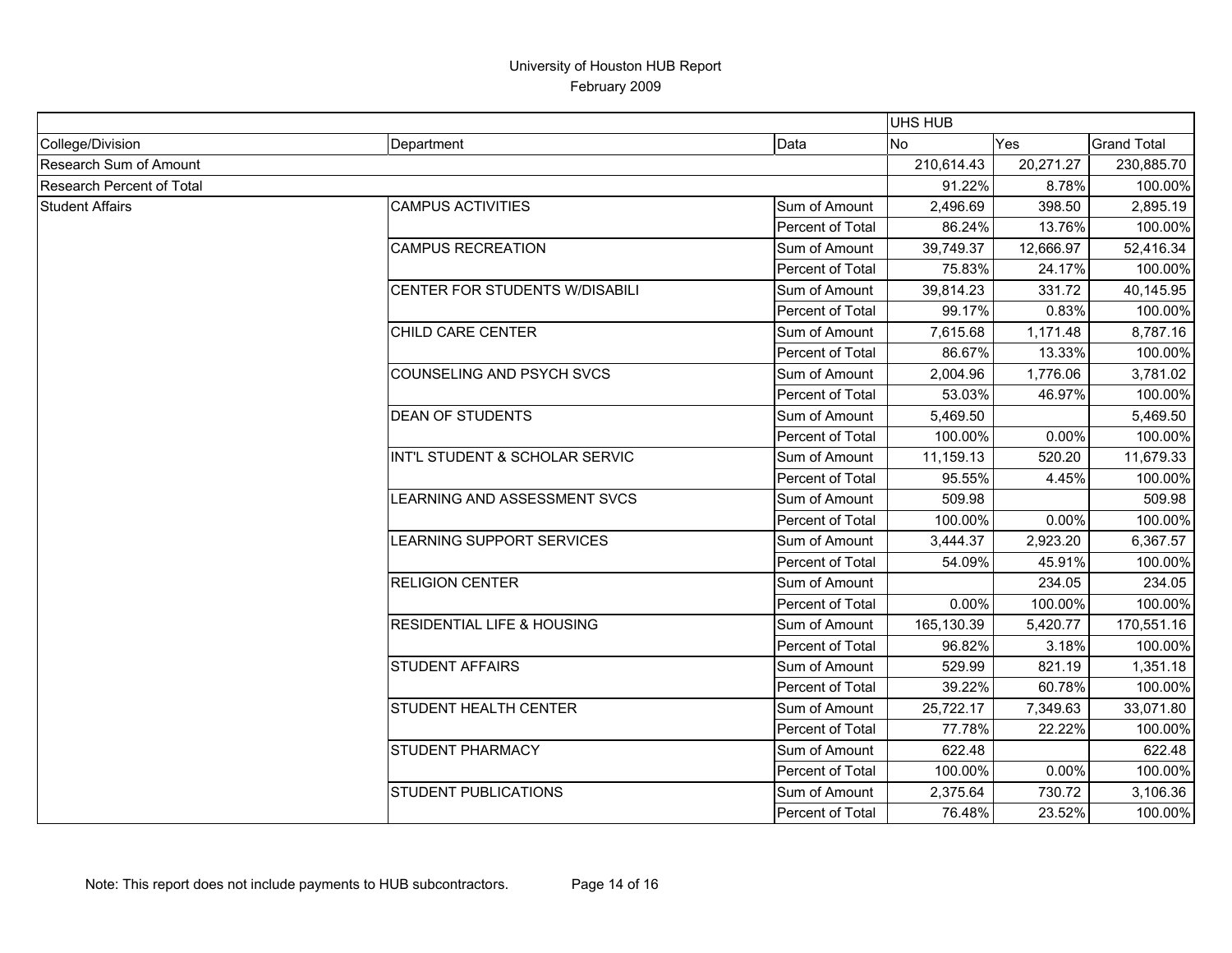|                                    |                                         |                  | UHS HUB    |            |                    |
|------------------------------------|-----------------------------------------|------------------|------------|------------|--------------------|
| College/Division                   | Department                              | Data             | <b>No</b>  | Yes        | <b>Grand Total</b> |
| <b>Student Affairs</b>             | UNIVERSITY CAREER SERVICES              | Sum of Amount    | 864.05     |            | 864.05             |
|                                    |                                         | Percent of Total | 100.00%    | 0.00%      | 100.00%            |
|                                    | <b>UNIVERSITY CENTER</b>                | Sum of Amount    | 82,612.57  | 1,554.68   | 84, 167. 25        |
|                                    |                                         | Percent of Total | 98.15%     | 1.85%      | 100.00%            |
|                                    | UNIVERSITY TESTING SERVICES             | Sum of Amount    | 12,361.64  | 6,721.20   | 19,082.84          |
|                                    |                                         | Percent of Total | 64.78%     | 35.22%     | 100.00%            |
|                                    | URBAN EXPERIENCE VPSA                   | Sum of Amount    | 960.76     | 846.04     | 1,806.80           |
|                                    |                                         | Percent of Total | 53.17%     | 46.83%     | 100.00%            |
|                                    | <b>VETERAN SERVICES</b>                 | Sum of Amount    | 208.97     | 1,198.81   | 1,407.78           |
|                                    |                                         | Percent of Total | 14.84%     | 85.16%     | 100.00%            |
| Student Affairs Sum of Amount      |                                         |                  | 403,652.57 | 44,665.22  | 448,317.79         |
| Student Affairs Percent of Total   |                                         |                  | 90.04%     | 9.96%      | 100.00%            |
| Technology                         | CENTER FOR APPLIED TECHNOLOGY           | Sum of Amount    | 3,933.23   |            | 3,933.23           |
|                                    |                                         | Percent of Total | 100.00%    | 0.00%      | 100.00%            |
|                                    | CENTER FOR FUTURE OF HEALTH             | Sum of Amount    | 2,016.93   |            | 2,016.93           |
|                                    |                                         | Percent of Total | 100.00%    | 0.00%      | 100.00%            |
|                                    | CENTER FOR LIFE SCIENCES TECH           | Sum of Amount    | 29.73      |            | 29.73              |
|                                    |                                         | Percent of Total | 100.00%    | 0.00%      | 100.00%            |
|                                    | DEAN, TECHNOLOGY                        | Sum of Amount    | 166,389.70 | 14,329.62  | 180,719.32         |
|                                    |                                         | Percent of Total | 92.07%     | 7.93%      | 100.00%            |
|                                    | <b>ENGINEERING TECHNOLOGY</b>           | Sum of Amount    | 23,484.17  | 2,288.40   | 25,772.57          |
|                                    |                                         | Percent of Total | 91.12%     | 8.88%      | 100.00%            |
|                                    | HUMAN DEVELOP AND CONSUMER SCI          | Sum of Amount    | 2,726.69   | 806.46     | 3,533.15           |
|                                    |                                         | Percent of Total | 77.17%     | 22.83%     | 100.00%            |
|                                    | <b>INFORMATION &amp; LOGISTICS TECH</b> | Sum of Amount    | 24,872.63  | 2,660.68   | 27,533.31          |
|                                    |                                         | Percent of Total | 90.34%     | 9.66%      | 100.00%            |
|                                    | <b>TMAC</b>                             | Sum of Amount    | 1,625.34   | 195.03     | 1,820.37           |
|                                    |                                         | Percent of Total | 89.29%     | 10.71%     | 100.00%            |
| Technology Sum of Amount           |                                         | 225,078.42       | 20,280.19  | 245,358.61 |                    |
| <b>Technology Percent of Total</b> |                                         | 91.73%           | 8.27%      | 100.00%    |                    |
| <b>University Advancement</b>      | ADVANCEMENT INFORMATION SVCS            | Sum of Amount    | 1,287.72   | 5,243.21   | 6,530.93           |
|                                    |                                         | Percent of Total | 19.72%     | 80.28%     | 100.00%            |